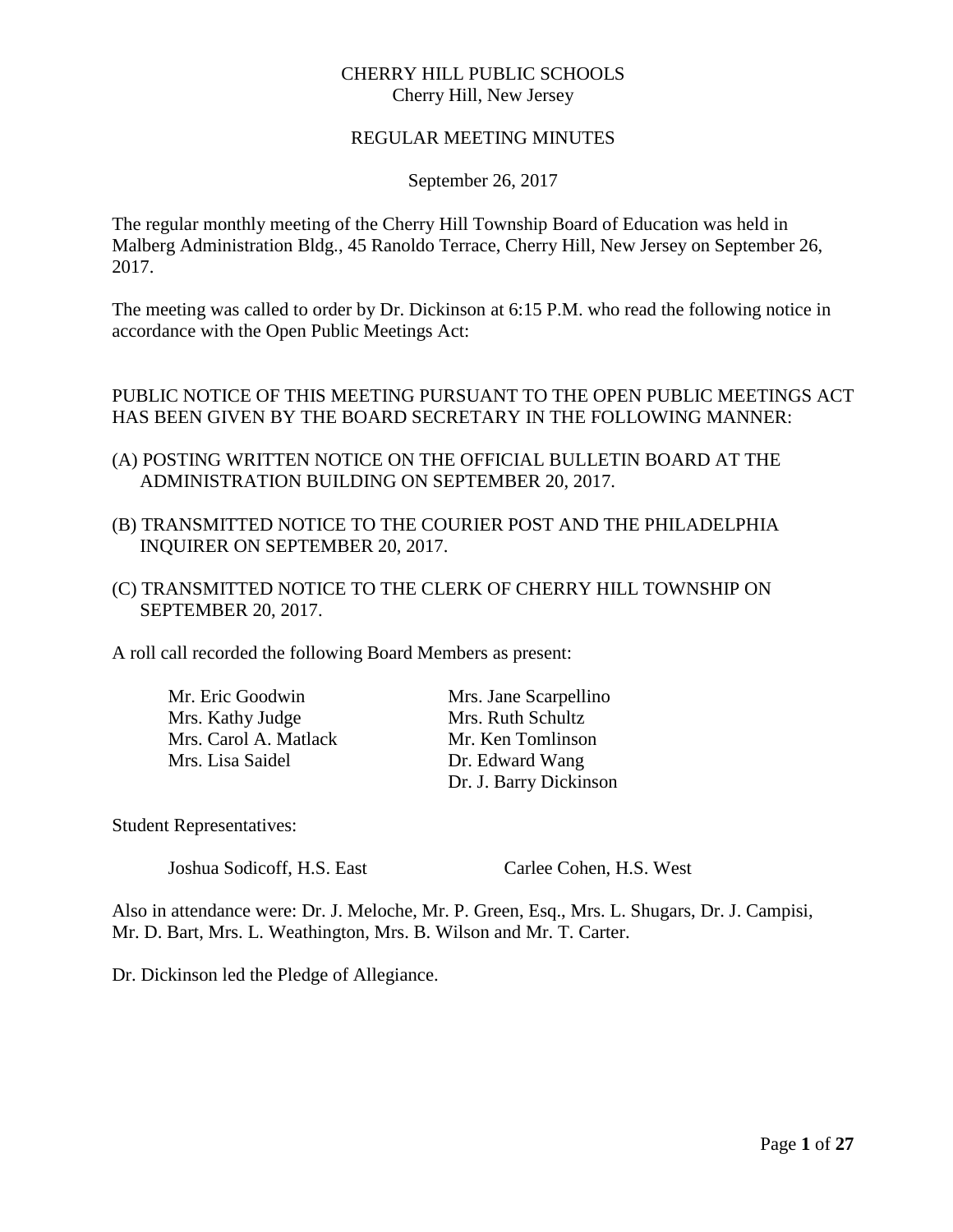Regular Meeting Minutes September 26, 2017

Dr. Dickinson read the following notice in accordance with the Open Public Meetings Act.

RESOLVED, PURSUANT TO THE PUBLIC MEETINGS ACT THAT THE BOARD MEETS IN CLOSED SESSION AT THIS TIME TO DISCUSS CONFIDENTIAL MATTERS PERTAINING TO STUDENT MATTERS. IT IS EXPECTED THAT THE MATTERS DISCUSSED IN CLOSED SESSION SHALL BE MADE PUBLIC AS SOON AS THE NEED FOR CONFIDENTIALITY NO LONGER EXISTS.

Mrs. Matlack made and Mrs. Saidel seconded a motion to adjourn to Executive Session for matters pertaining to student matters. All Board members present voted in favor of the motion.

Dr. Dickinson called the Regular Meeting to order in public session from the Executive Session at 7:15 P.M.

Mrs. Judge made and Mr. Goodwin seconded a motion to approve the Minutes of the Regular Meeting dated July 25, 2017 and the Committee of the Whole / Special Action Meeting dated July 11, 2017. Executive Session Meetings dated July 11, 2017 and July 25, 2017.

Ayes - 9 No - 0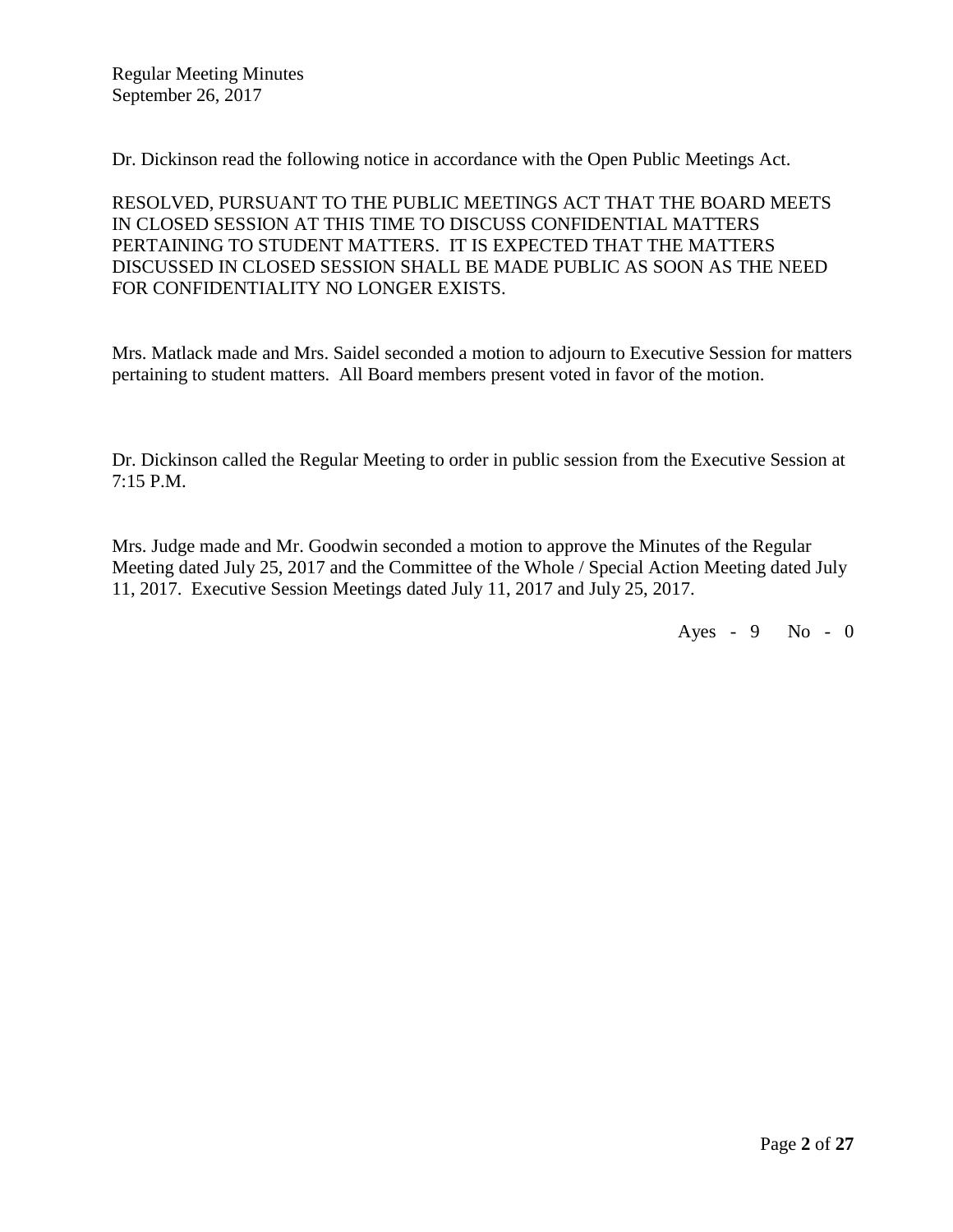Regular Meeting Minutes September 26, 2017

## Presentations:

Dr. Meloche and Mrs. Wilson introduced new staff members.

#### Correspondence:

Mrs. Matlack attended an "iSteam" Workshop.

The first Camden County School Boards Meeting will be on October  $4<sup>th</sup>$ .

Mrs. Judge attended the following meetings;

- August 29<sup>th</sup> with Assemblyman Lou Greenwald and Garden State Coalition of School's representatives.
- September  $6<sup>th</sup>$  with Senator Beech, met with several school districts and NJSBA representatives.
- September  $16<sup>th</sup> NJSBA$  Legislative Committee Meeting.
- September  $20<sup>th</sup>$  Garden State Coalition of School representatives met with gubernatorial candidate Phil Murphy's aide.
- September 22<sup>nd</sup> NJSBA representatives met with Assemblywoman Pam Lampitt.

The next Garden State Coalition of School's meeting is tomorrow, September 27<sup>th</sup>. Lieutenant Governor, Kim Guadagno was scheduled to be in attendance but will not be able to be present.

#### Student Representative Reports:

The student representatives from High School East and High School West reported on the activities and events at their respective schools.

The floor was opened for public discussion. There being no public discussion Dr. Dickinson called the meeting to order for the purpose of Superintendent's Comments and considering and voting on the items presented on the Action Agenda which is incorporated as part of the minutes.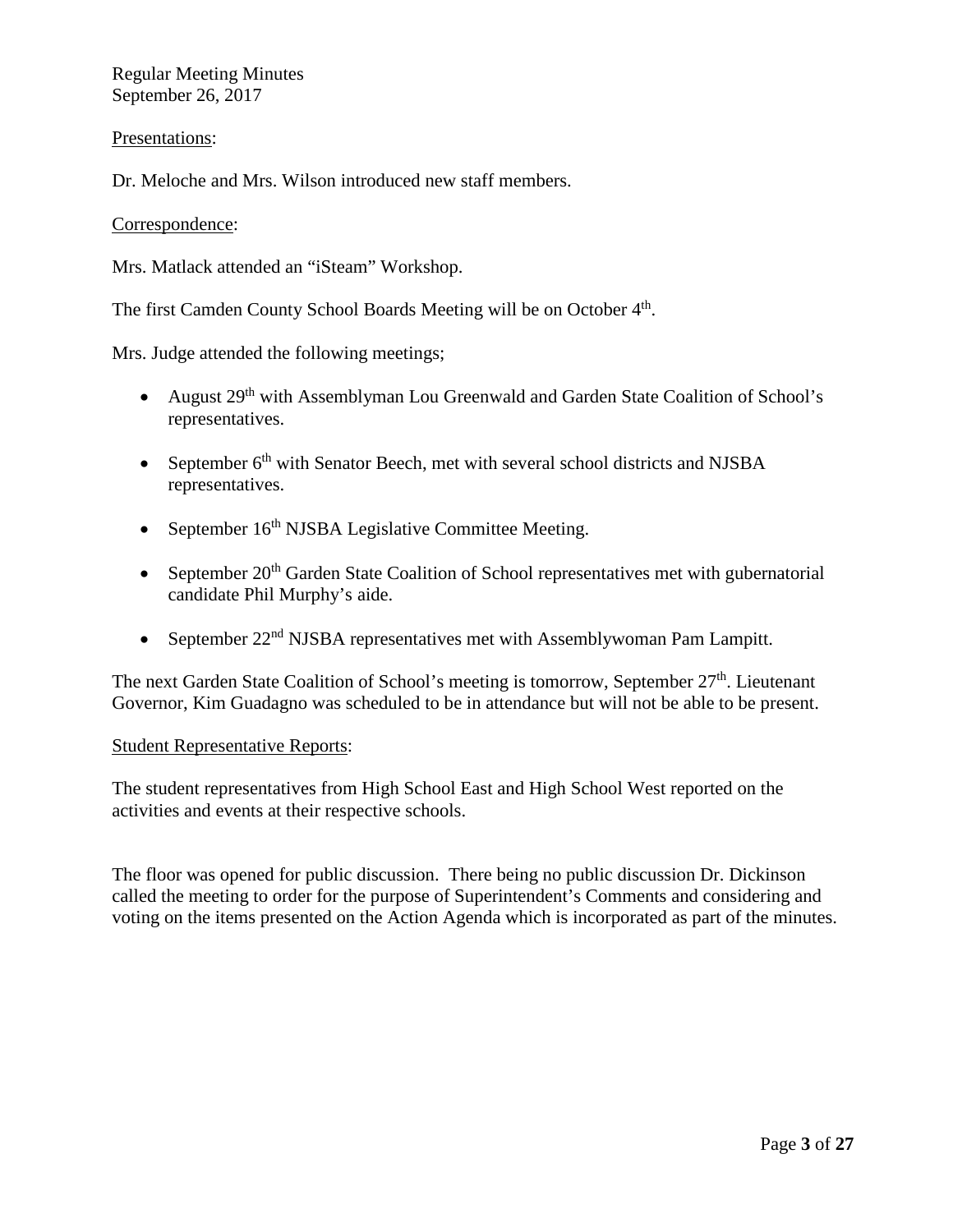## **A. CURRICULUM & INSTRUCTION**

#### **Board Goals**

- **Continue to improve student achievement at all grade levels for all students and close achievement gaps where they exist.**
- **Create a cost-effective budget that provides for educational resources as well as preventive maintenance and ongoing facilities improvement in all schools.**
- **Enhance communication with and outreach to internal and external stakeholders.**
- **Create an actionable plan "Cherry Hill Public Schools 2020: A clear vision for the future," to encompass items to be included in a referendum.**

The Superintendent recommends the following:

- 1. Approval of Attendance at Conferences and Workshops for the 2017-2018 School Year
- 2. Approval of Out of District Placements for the 2017-2018 School Year
- 3. Approval of Professional Services Agreement
- 4. Approval of Special Education Settlement Agreement

#### **ITEM 1. APPROVAL OF ATTENDANCE AT CONFERENCES AND WORKSHOPS FOR THE 2017-2018 SCHOOL YEAR**

WHEREAS, certain Cherry Hill School District employees have requested authorization to attend the conference(s)/workshop(s) listed below, and

WHEREAS, the attendance of each employee at the specified conference/workshop is educationally necessary, fiscally prudent and 1) directly related to and within the scope of the employee's current responsibilities and the District's professional development plan, and 2) critical to the instructional needs of the District or furthers the efficient operation of the District;

NOW, THEREFORE, BE IT RESOLVED, that the Cherry Hill Board of Education authorizes the attendance of the employees at the specified conferences/workshops listed below, and be it

FURTHER RESOLVED, that the Board hereby determines that the estimated expenses related to the authorized travel listed below are justified and THEREFORE authorizes payment of any registration fees and reimbursement of statutorily authorized travel expenditures to the designated employees, not to exceed District budgetary limitations and to be in accordance with the provisions of *N.J.S.A.* 18A:11-12, the District's travel policy and procedures, State travel payment guidelines established by the Department of Treasury in NJOMB circular letter 08-13-OMB, and with guidelines established by the federal Office of Management and Budget:

| # | <b>NAME</b>        | <b>CONFERENCE</b>          | <b>DATE</b> | <b>COST</b><br>NOT TO EXCEED |
|---|--------------------|----------------------------|-------------|------------------------------|
| A | <b>Trina Scott</b> | NJPSAFEA-NJ Leadership     | 12/11/17    | \$594.00                     |
|   | Malberg            | Academy Series 4,          | 1/23/18     | Registration/Mileage         |
|   |                    | Glassboro, NJ              | 5/7/18      | <b>CHASA Funds</b>           |
| B | Thomas Vasta       | Field Repairs for Small    | 2/6/18      | \$347.19                     |
|   | <b>Marlkress</b>   | Engines, New Brunswick, NJ |             | Registration/Mileage/        |
|   |                    |                            |             | <b>Tolls</b>                 |
|   |                    |                            |             | <b>General Funds</b>         |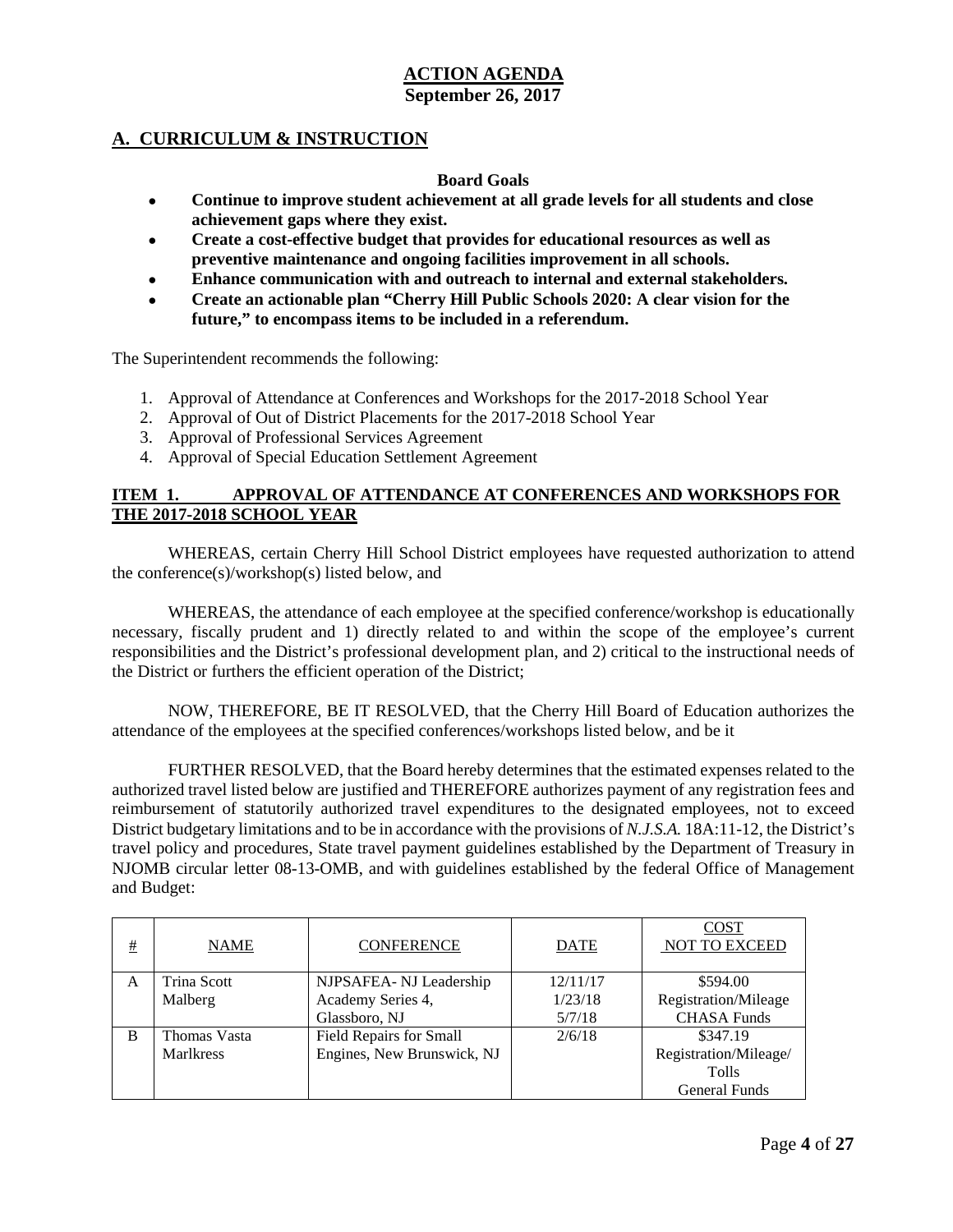# **A. CURRICULUM & INSTRUCTION**

## **ITEM 1. APPROVAL OF ATTENDANCE AT CONFERENCES AND WORKSHOPS FOR THE 2017-2018 SCHOOL YEAR-CONTINUED**

| $\pm$       | <b>NAME</b>                             | <b>CONFERENCE</b>                                                                  | <b>DATE</b>  | <b>COST</b><br>NOT TO EXCEED                                                                          |
|-------------|-----------------------------------------|------------------------------------------------------------------------------------|--------------|-------------------------------------------------------------------------------------------------------|
| $\mathbf C$ | <b>Thomas Vasta</b><br><b>Marlkress</b> | Shop Repairs for Small<br>Engines, New Brunswick, NJ                               | 2/7/18       | \$347.19<br>Registration/Mileage/<br><b>Tolls</b><br><b>General Funds</b>                             |
| D           | Farrah Mahan<br>Central                 | 2017 Learning Beyond the<br>Horizon Annual Conference,<br>Orlando, Florida         | 12/3-6, 2017 | \$2,199.66<br>Registration/Hotel/<br>Mileage/Rail/Cab/<br>Tolls/Parking/Meals<br><b>General Funds</b> |
| E           | Scott Goldthorp<br>Central              | 2017 Learning Beyond the<br>Horizon Annual Conference,<br>Orlando, Florida         | 12/3-6, 2017 | \$2,199.66<br>Registration/Hotel/<br>Mileage/Rail/Cab/<br>Tolls/Parking/Meals<br><b>General Funds</b> |
| $\mathbf F$ | Violeta Katsikis<br>Central             | 2017 Learning Beyond the<br>Horizon Annual Conference,<br>Orlando, Florida         | 12/3-6, 2017 | \$2,199.66<br>Registration/Hotel/<br>Mileage/Rail/Cab/<br>Tolls/Parking/Meals<br><b>General Funds</b> |
| G           | Michelle Smith<br>Central               | 2017 Learning Beyond the<br>Horizon Annual Conference,<br>Orlando, Florida         | 12/3-6, 2017 | \$2,199.66<br>Registration/Hotel/<br>Mileage/Rail/Cab/<br>Tolls/Parking/Meals<br><b>General Funds</b> |
| H           | Melissa Wohlforth<br>Woodcrest          | Strategies and Structures for<br>Teaching Reading and<br>Writing, Philadelphia, PA | 10/26/17     | \$232.02<br>Registration/Mileage/<br>Parking<br><b>Title II Funds</b>                                 |
| $\bf I$     | Katelyn Bower<br>Malberg                | <b>NSTA Regional Conference</b>                                                    | 10/5-7, 2017 | \$1509.88<br>Registration, Mileage,<br>Lodging, Parking,<br>Meals<br>Title II Funds                   |
| $\bf J$     | Katelyn Bower<br>Malberg                | New Jersey Science<br>Convention                                                   | 10/24/17     | \$210.90<br>Registration, Mileage<br><b>General Funds</b>                                             |
| K           | Scott Goldthorp<br>Malberg              | New Jersey Science<br>Convention                                                   | 10/24/17     | \$201.66<br>Registration, Mileage<br><b>General Funds</b>                                             |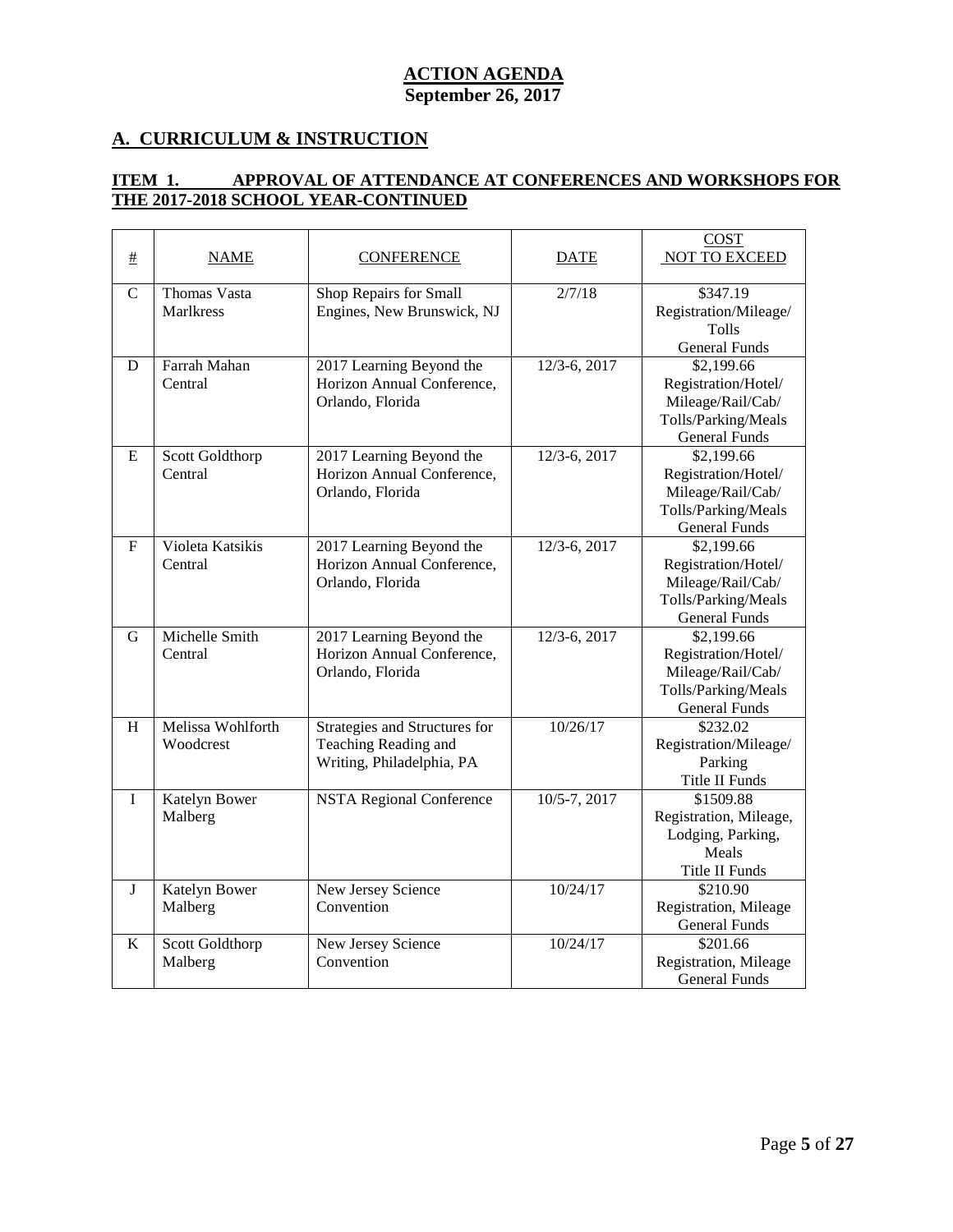## **A. CURRICULUM & INSTRUCTION**

### **ITEM 2. APPROVAL OF OUT OF DISTRICT STUDENT PLACEMENTS FOR 2017-2018 SCHOOL YEAR**

It is requested that the following out of district tuition contracts be submitted to the Board of Education for approval for the 2017-18 school year during the September 2017 cycle. There are 3 submissions.

| Vendor              | ID      | Term                | <b>RSY</b> | <b>RSY</b><br>Aide | <b>ESY</b> | <b>ESY</b><br>Aide | Amt      |
|---------------------|---------|---------------------|------------|--------------------|------------|--------------------|----------|
| Brookfield*         | 3016718 | $7/10/17 - 8/10/17$ |            |                    | \$2,500    |                    | \$2,500  |
|                     |         |                     |            |                    |            |                    |          |
| Durand**            | 3012981 | $7/6/17 - 6/29/18$  |            | \$30,600           |            | \$5,950            | \$36,550 |
| <b>Salem County</b> |         |                     |            |                    |            |                    |          |
| $SSSD***$           | 3000872 | $7/10/17 - 6/30/18$ | \$41,669   |                    | \$4,600    |                    | \$46,269 |
|                     |         |                     |            |                    |            |                    |          |
|                     |         |                     |            |                    | Total      |                    | \$82,819 |

\*ESY contract received on 9/8/17.

\*\*Revised contract to include extraordinary services received on 8/29/17.

\*\*\*ESY contract received on 9/14/17. RSY contract received on 9/18/17.

#### **Resolution #38-9'17**

#### **ITEM 3. A RESOLUTION APPROVING A PROFESSIONAL SERVICES AGREEMENT**

## BETWEEN THE CHERRY HILL BOARD OF EDUCATION AND THE SOUTHERN NEW JERSEY PERINATAL COOPERATIVE FOR THE 2017/2018 SCHOOL YEAR

WHEREAS, the Board has determined that it is in its best interest to enter into a Professional Services Agreement with the Southern New Jersey Perinatal Cooperative ("SNJPC") for the provision of nursing services to students attending nonpublic schools;

WHEREAS, N.J.S.A. 18A:40-23 et seq. requires the provision of nursing services to children attending nonpublic schools;

WHEREAS, the Commissioner of the New Jersey Department of Education has approved SNJPC as an authorized provider of school nursing services for nonpublic school students;

WHEREAS, SNJPC's personnel are registered with the New Jersey State Board of Medical Examiners with respect to each nurse providing services;

WHEREAS, SNJPC will provide nursing services at a cost of \$96.03 for each student enrolled in each of the participating nonpublic schools during the period July 1, 2017 through June 30, 2018;

WHEREAS, SNJPC will provide nursing services at the following nonpublic schools: Camden Catholic, Jewish Community Center, Congregation M'Kor Shalom, Resurrection Regional School, Discovery Corner, Kings Christian, Politz Day School and Cherry Hill Montessori; and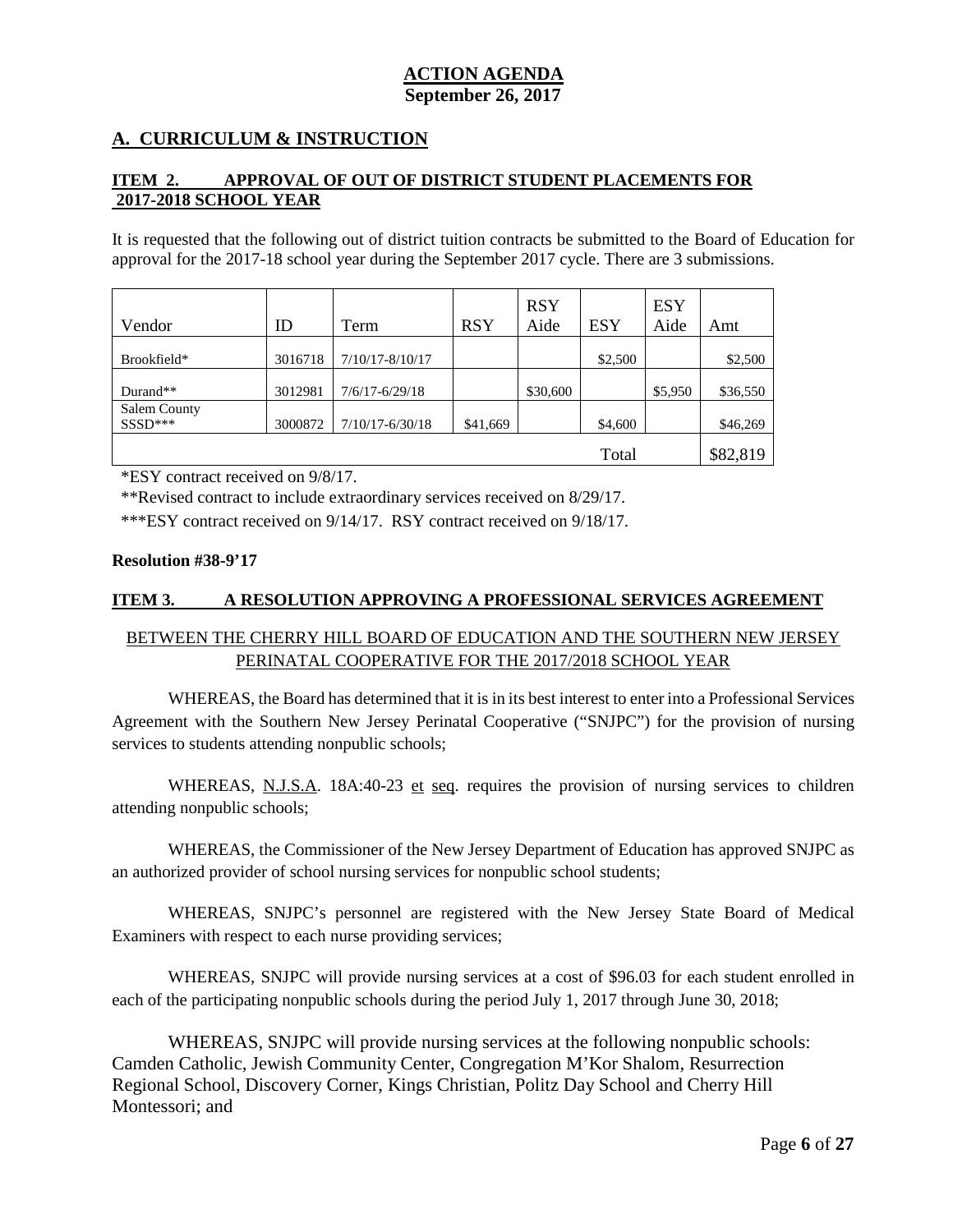## **A. CURRICULUM & INSTRUCTION**

## **ITEM 3. A RESOLUTION APPROVING A PROFESSIONAL SERVICES AGREEMENT**  continued

WHEREAS, pursuant to N.J.S.A. 18A:18A-5(a)(1*),* a contract retaining nursing services may be negotiated and awarded by the Board via resolution, at a public meeting, without public advertising for bids as same constitutes a professional service;

NOW, THEREFORE, BE IT RESOLVED, that the Cherry Hill Board of Education approves a Professional Services Agreement between the Board and SNJPC for the provision of nursing services for the period beginning July 1, 2017 and ending June 30, 2018, at the rate of Ninety-Six Dollars and Three Cents (\$96.03) for each student enrolled in each of the above-referenced participating nonpublic schools; and be it

FURTHER RESOLVED, that the Board authorizes its President and Secretary to execute a Professional Services Agreement with SNJPC upon final approval of the form of same by the Board Solicitor.

#### **Resolution #39-9'17**

#### **ITEM 4. APPROVAL OF SPECIAL EDUCATION SETTLEMENT AGREEMENT**

Resolved, that the Cherry Hill Board of Education approves the special education settlement agreement with the parents of student number 3004617, on file in the office of the Superintendent, and authorizes its President to execute same on behalf of the Board.

#### **Resolution #40-9'17**

Motion: Mrs. Saidel Second: Mrs. Scarpellino Vote: Ayes - 9 No - 0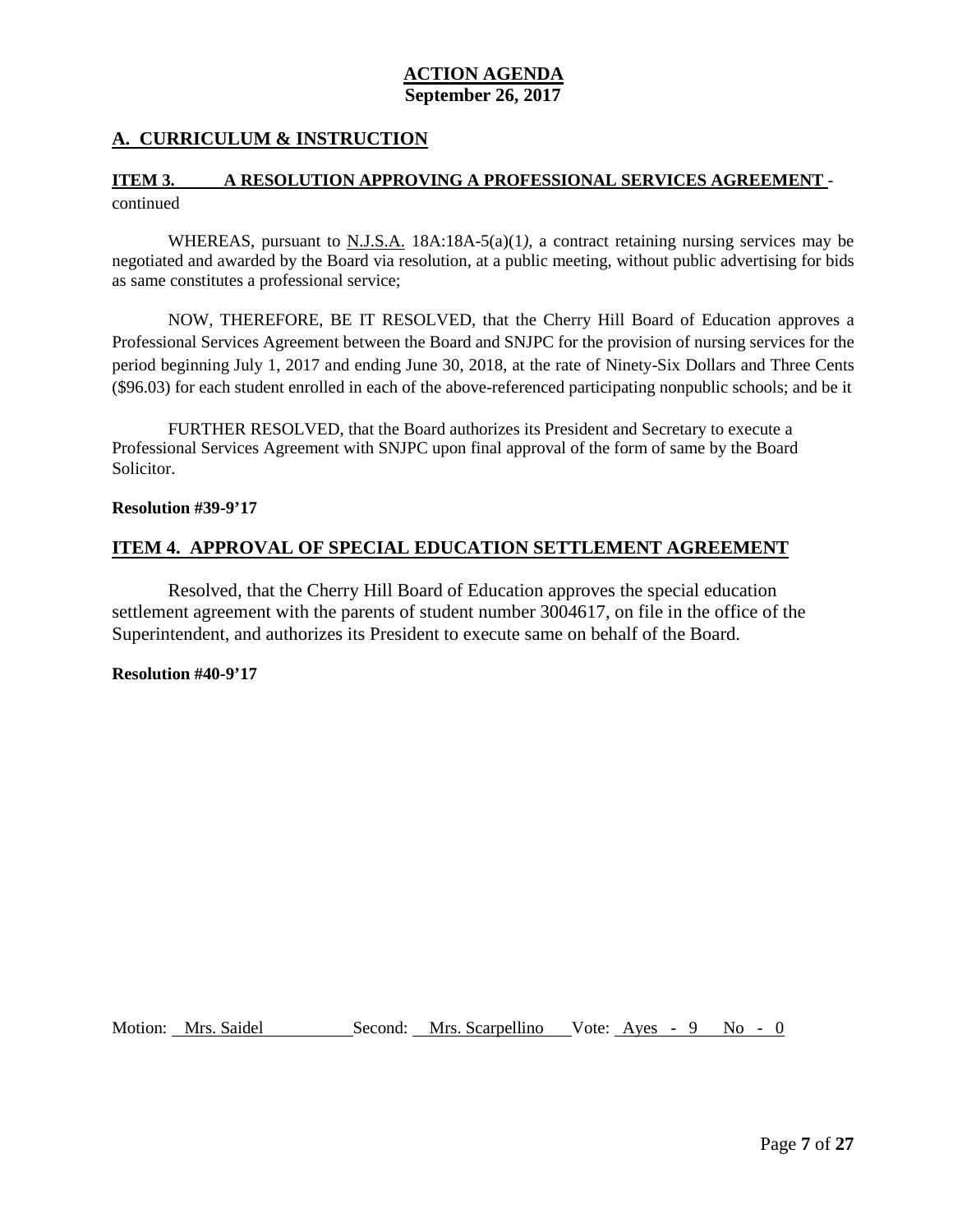## **B. BUSINESS AND FACILITIES**

## **Board Goals**

- **Continue to improve student achievement at all grade levels for all students and close achievement gaps where they exist.**
- **Create a cost-effective budget that provides for educational resources as well as preventive maintenance and ongoing facilities improvement in all schools.**
- **Enhance communication with and outreach to internal and external stakeholders.**
- **Create an actionable plan, "Cherry Hill Public Schools 2020: A clear vision for the future," to encompass items to be included in a referendum.**

#### *The Superintendent recommends the following:*

- 1. Financial Reports
- 2. Resolution for the Award of Transportation
- 3. Resolution for the Award of Change Orders
- 4. Acceptance of Donations
- 5. Resolution Approving Settlement Agreement

#### *The Superintendent recommends the following:*

## **ITEM 1. FINANCIAL REPORTS**

## a) BOARD SECRETARY'S CERTIFICATION AND TREASURER'S REPORT FOR JULY 2017

Pursuant to N.J.A.C. 6A:23A-16.10 (c) 3, I certify that as of July 31, 2017 no budgetary line item account has obligations and payments (contractual orders) which in total exceed the amount appropriated by the Cherry Hill Board of Education pursuant to N.J.S.A. 18A:22-8.1 and N.J.S.A. 18A:22-8.2 and no budgetary line item account has been over-expended in violation of N.J.A.C. 6:23-2.12 (a) 1.

Pursuant to N.J.A.C. 6A:23A-16.10 (c) 4, the Cherry Hill Board of Education certifies that as of July 31, 2017 and after review of the Secretary's Monthly Financial Report and the Treasurer's Monthly Financial Report and upon consultation with the appropriate district officials, to the best of the Boards' knowledge, no major account or fund has been over-expended in violation of N.J.A.C. 6A:23A-16.10 (a) 1 and that sufficient funds are available to meet the district's financial obligations for the remainder of the fiscal year.

## b) LINE ITEM TRANSFER REPORTS FOR THE MONTH OF JULY 2017

It is recommended that the 2017/2018 Budget be revised by the transfer of funds between line items as listed on the monthly transfer report. (Systems 3000 transfer report).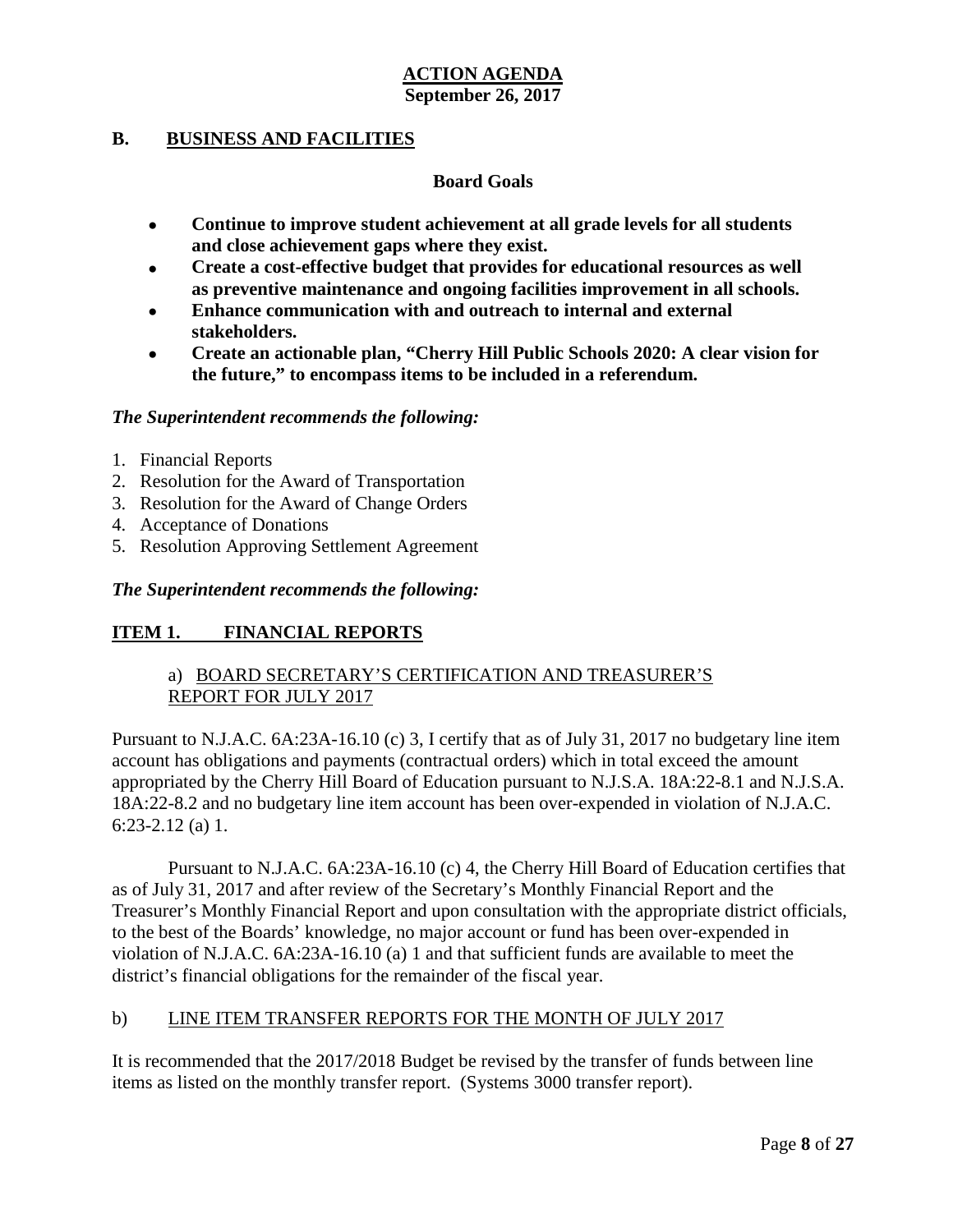## **B. BUSINESS AND FACILITIES**

## **ITEM 1. FINANCIAL REPORTS** continued

#### c) FOOD SERVICE OPERATING STATEMENT FOR JULY 2017

It is recommended that the Operating Statement for Cherry Hill Food Services for the month ending July 2017 be accepted as submitted.

#### d) SACC FINANCIAL REPORT FOR JULY 2017

It is recommended that the Financial Report for the Cherry Hill School Age Child Care Program for the months of July 2017 be accepted as submitted.

#### e) DISBURSEMENT OF FUNDS

| <b>FUND</b>                 | <b>AMOUNT</b>  | <b>REPORT DATED</b>                          |
|-----------------------------|----------------|----------------------------------------------|
| Payroll & FICA              | \$6,558,429.32 | <b>Payroll Dates:</b><br>$8/30/17 - 9/15/17$ |
| <b>SACC</b>                 |                |                                              |
| $(1st$ Bill List)           | \$1,665.00     | 8/15/17 thru 8/29/17                         |
| $(2nd$ Bill List)           | 750.88         | 9/12/17                                      |
| $(3rd$ Bill List)           | 16,305.62      | 9/26/17                                      |
| <b>SACC Bill List Total</b> | \$18,721.50    |                                              |
| Food Service                | \$56,206.04    | 9/26/17                                      |
| <b>Grand Total</b>          | \$6,633,356.86 |                                              |
|                             |                |                                              |

#### f) APPROVAL OF BILL LISTS

It is recommended that the  $1<sup>st</sup>$  Bill List dated September 26, 2017 in the amount of \$174,172.25, the 2<sup>nd</sup> Bill List in the amount of \$265,841.13 dated September 26, 2017 and the 3<sup>rd</sup> Bill List in the amount of \$2,424,666.04 dated September 26, 2017 be approved as submitted.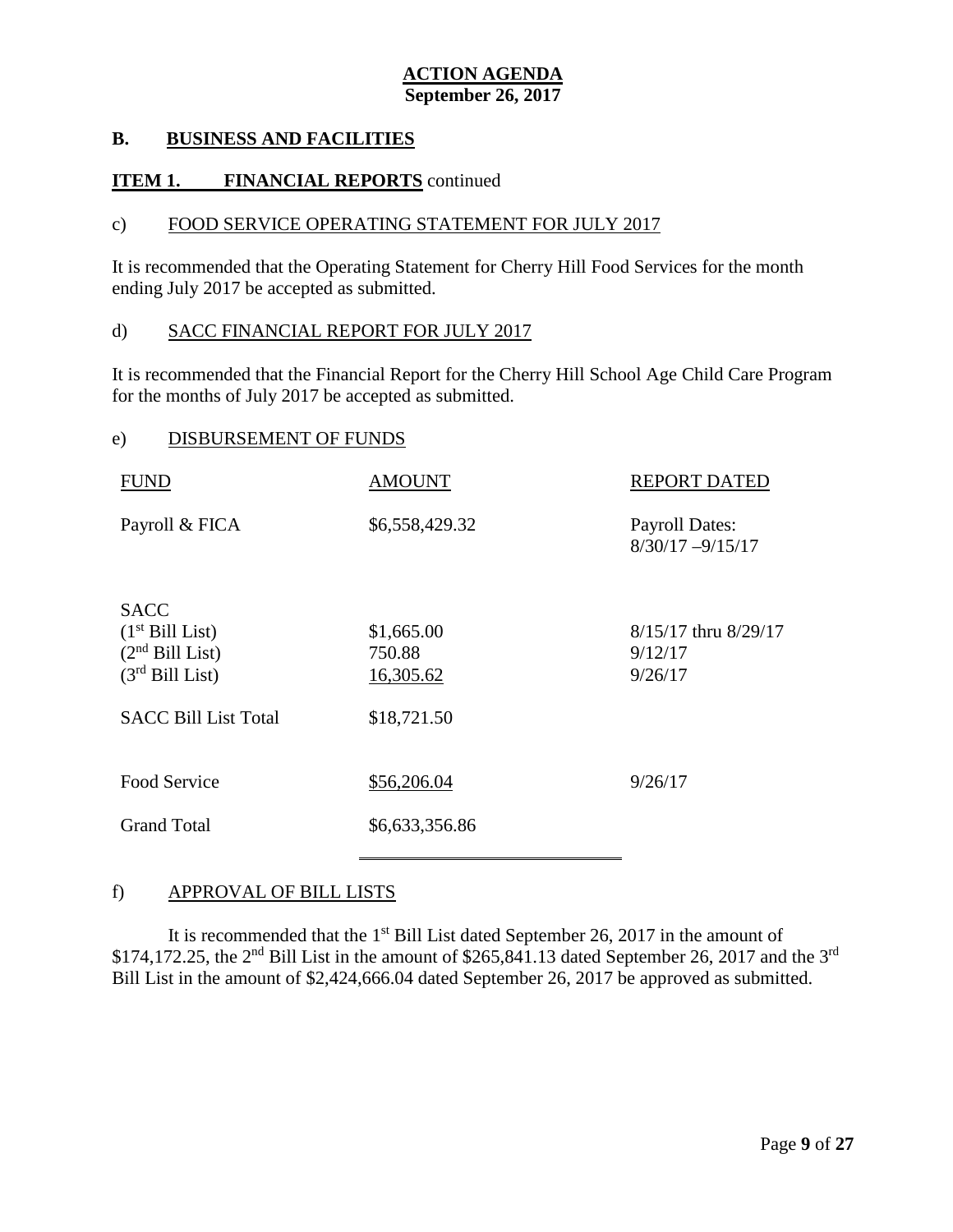## **B. BUSINESS AND FACILITIES**

#### **ITEM 2. RESOLUTION FOR THE AWARD OF TRANSPORTATION**

#### a) WHEELCHAIR

#### **RECOMMENDATION:**

Quotes were solicited by the Transportation Department with the low quote awarded. It is recommended that prior administrative approval be ratified for the following route(s):

| School                                       | Route                   | Original<br>Route | <b>Bus</b><br>Company           | $#$ of<br>students | Effective<br>Date      | # Days | Route<br>Cost per<br>diem | Aide<br>Cost per<br>diem | <b>Total Cost</b> |
|----------------------------------------------|-------------------------|-------------------|---------------------------------|--------------------|------------------------|--------|---------------------------|--------------------------|-------------------|
| <b>Bancroft</b><br>School<br>Haddonfield     | $Q-BNW2/$<br>Wheelchair | n/a               | First<br>Student, Inc.          |                    | $9/5/17$ -<br>11/30/17 | 59     | \$255.10                  | \$51.00                  | \$18,059.90       |
| Kingsway<br>Learning<br>Center<br>Moorestown | $KM-1W/$<br>Wheelchair  | $KM-1$            | Holcomb<br>Bus Service.<br>Inc. |                    | $9/10/17$ -<br>6/19/18 | 183    | \$70.00                   | n/a                      | \$12,810.00       |

#### **Resolution #41-9'17**

Account Code: 11-000-270-514-83-0001

b) McKINNEY-VENTO / DCP&P

#### **RECOMMENDATION:**

Quotes were solicited by the Transportation Department with the low quote awarded. It is recommended that prior administrative approval be ratified for the following route to transport McKinney-Vento / DCP&P student(s):

| School                                 | Route    | <b>Transport</b><br>From | <b>Bus</b><br>Company               | $#$ of<br>students | Effective<br>Date      | $#$ Days | Route<br>Cost per<br>diem | Aide<br>Cost<br>per<br>diem | <b>Total Cost</b> |
|----------------------------------------|----------|--------------------------|-------------------------------------|--------------------|------------------------|----------|---------------------------|-----------------------------|-------------------|
| Archway<br>Lower<br>School<br>Atco, NJ | $Q-MA17$ | Pennsauken.<br>NJ        | West Berlin<br>Bus Service,<br>Inc. |                    | $9/7/17$ -<br>11/30/17 | 58       | \$139.00                  | n/a                         | 8,062.00          |

#### **Resolution #42-9'17**

Account Code: 11-000-270-514-83-0001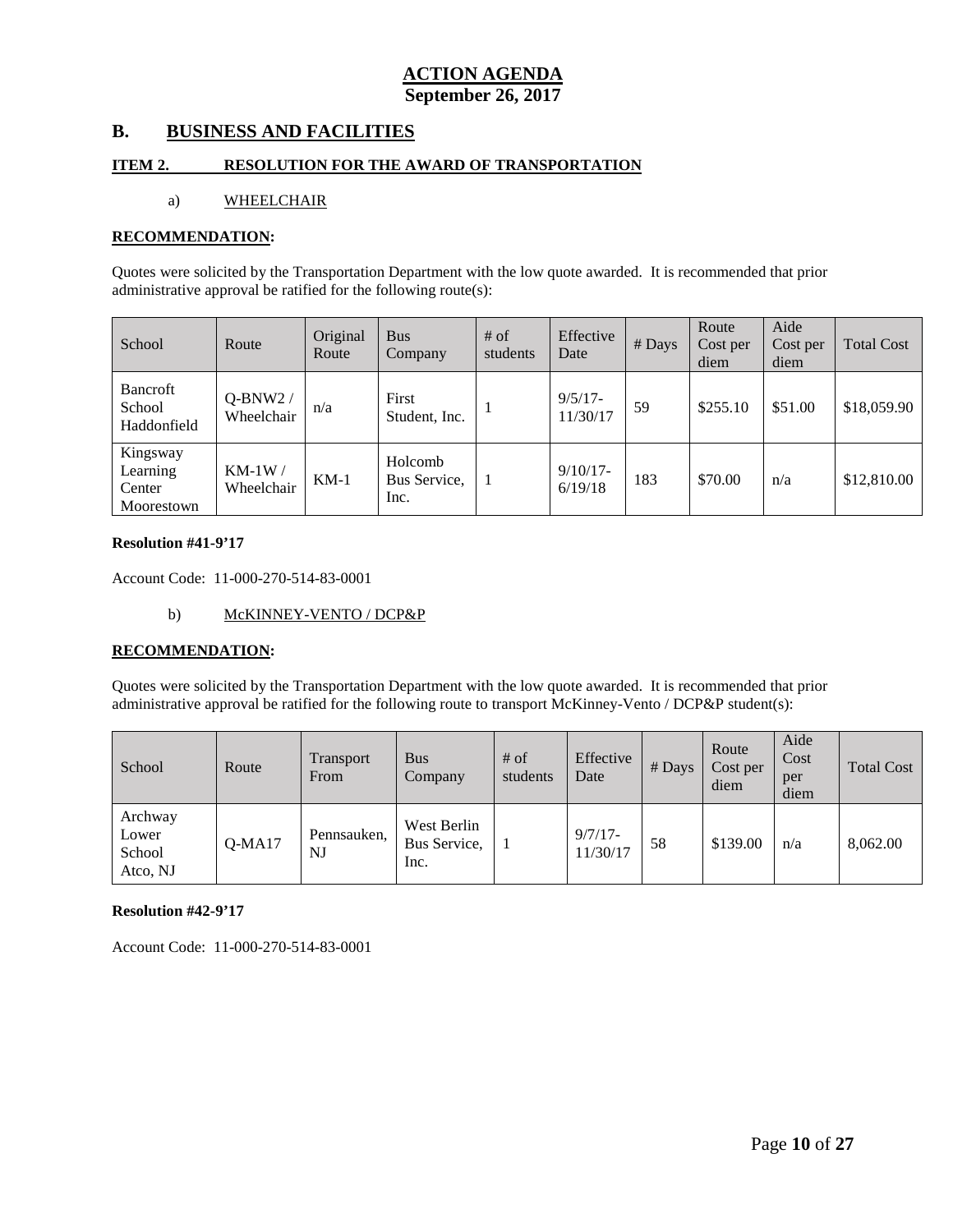# **B. BUSINESS AND FACILITIES**

#### **ITEM 2. RESOLUTION FOR THE AWARD OF TRANSPORTATION** - continued

#### c) JOINTURES

#### **RECOMMENDATION:**

It is recommended that prior administrative approval be ratified for the following route for the extended school year.

| School                                         | Route       | Transport<br>From | <b>Bus</b><br>Company      | $#$ of<br>students | Effective<br>Date | # Days | Route<br>Cost per<br>diem | Aide<br>Cost<br>per<br>diem | Total<br>Cost |
|------------------------------------------------|-------------|-------------------|----------------------------|--------------------|-------------------|--------|---------------------------|-----------------------------|---------------|
| Mercer High<br>School/<br>Jointure<br>(Joiner) | <b>HS94</b> | Hamilton,<br>NJ   | <b>Rick Bus</b><br>Company |                    | Month<br>of July  | n/a    | n/a                       | n/a                         | \$568.63      |

Account Code: 11-000-270-514-83-0002

#### **Resolution #43-9'17**

#### **RECOMMENDATION:**

It is recommended that prior administrative approval be ratified for the following route:

| School                                       | Route  | Original<br>Route | <b>Bus Company</b>             | $#$ of<br>students | Effective<br>Date     | #<br>Days | Route<br>Cost<br>per<br>diem | Aide<br>Cost<br>per<br>diem | <b>Total Cost</b> |
|----------------------------------------------|--------|-------------------|--------------------------------|--------------------|-----------------------|-----------|------------------------------|-----------------------------|-------------------|
| The Bridge<br>Academy<br>(Jointure;<br>Host) | $BG-1$ | n/a               | T&L<br>Transportation,<br>Inc. |                    | $9/5/17 -$<br>6/15/18 | n/a       | n/a                          | n/a                         | \$31,250.40       |

Account Code: 11-000-270-514-83-0001

**Resolution #44-9'17**

## **ITEM 3. RESOLUTION FOR THE AWARD OF CHANGE ORDERS**

#### a) BID #1617-18 – VESTIBULE MODIFICATIONS AND RELATED WORK AT BARCLAY EARLY CHILDHOOD CENTER

#### **RECOMMENDATION:**

Board approval is requested for Change Order 001, Project – Bid #1617-18 Vestibule Modifications and Related Work at Barclay Early Childhood Center for labor and material to install heavy duty grade carpet entry tile in Vestibule V-1 (add) \$4,213.00 be issued to W. J. Gross, Inc., Sewell, New Jersey.

| Original contract amount | \$119,000.00 |
|--------------------------|--------------|
| Plus Change Order 001    | 4,213.00     |
| New contract amount      | \$123,213.00 |

#### **Resolution #45-9'17**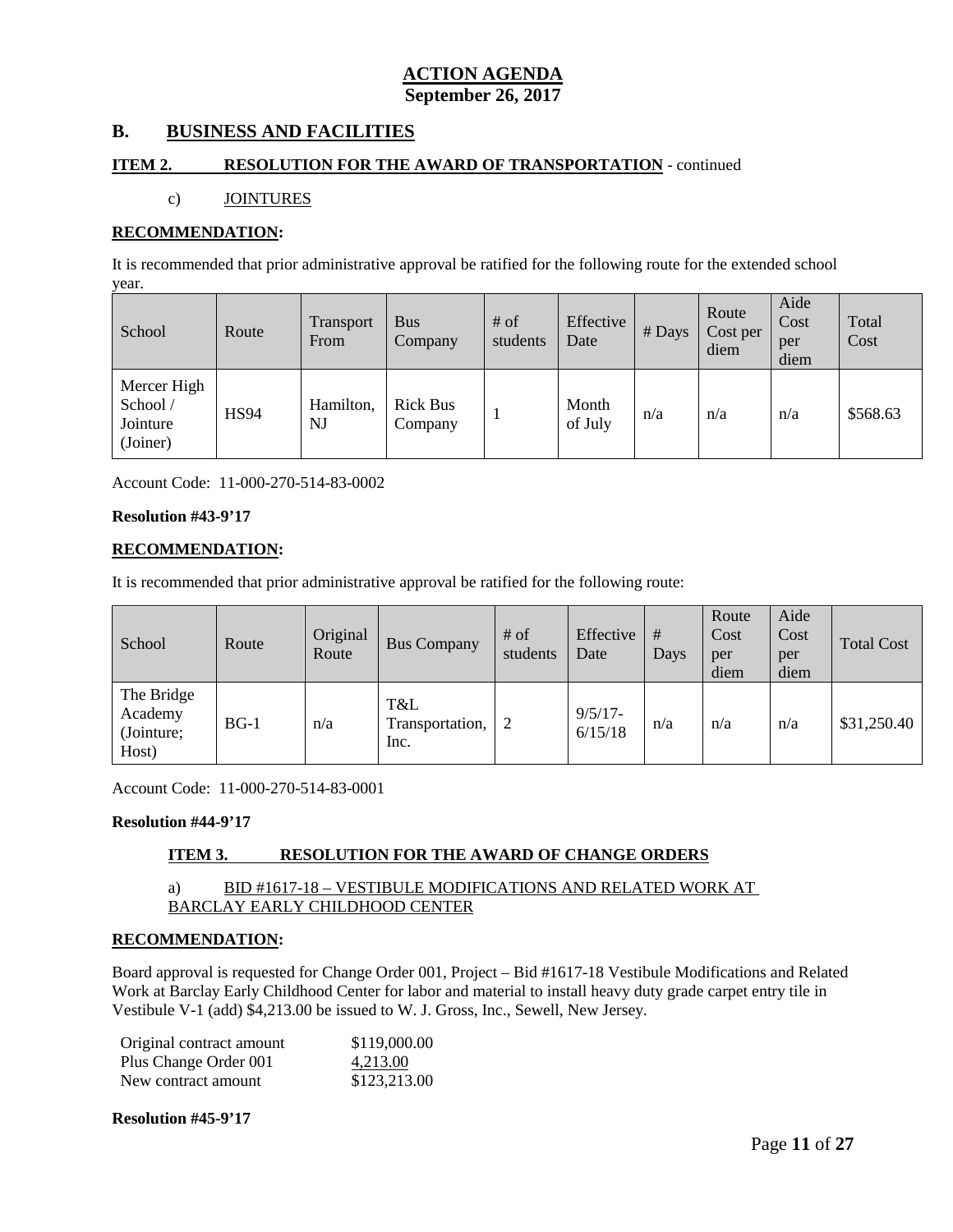## **B. BUSINESS AND FACILITIES**

# **ITEM 3. RESOLUTION FOR THE AWARD OF CHANGE ORDERS** continued

## b) BID #1617-7 FOUNDATION DRAINAGE AND EXTERIOR WALL REPLACEMENT AND RELATED WORK – PHASE II AT CHERRY HILL HS EAST

#### **RECOMMENDATION:**

Board approval is requested for Change Order 001, Project – Bid #1617-7 – Foundation Drainage and Exterior Wall Replacement and Related Work at High School East to Fasolino Contracting Corporation, Sewell, NJ to be deducted from Allowance No. 1 and No. 2 as follows:

The following is to be deducted from Allowance No. 1:

| Total amount of Allowance No. 1           | \$30,000.00    |
|-------------------------------------------|----------------|
| Removal of asbestos                       | $(\$4,200.00)$ |
| Additional structural steel scope of work | $(\$4,533.24)$ |
| Address existing floor sill conditions    | $(\$5,320.55)$ |
| Create smooth, continuous substrate for   | (\$1,958.25)   |
| new curtain wall window framing           |                |
| Removal of asbestos beneath VCT flooring  | $(\$997.50)$   |
| Total                                     | (\$17,009.54)  |
| Remaining amount in Allowance No. 1.      | \$12,990.46    |

The following is to be deducted from Allowance No. 2:

| Total amount of Allowance No. 2     | \$36,800.00    |
|-------------------------------------|----------------|
| CMU face shell replacement          | $(\$6,900.00)$ |
| Remaining amount in Allowance No. 2 | \$29,900.00    |

The deductions from these allowances will not affect the original contract amount of \$1,989,995.00.

#### **Resolution #46-9'17**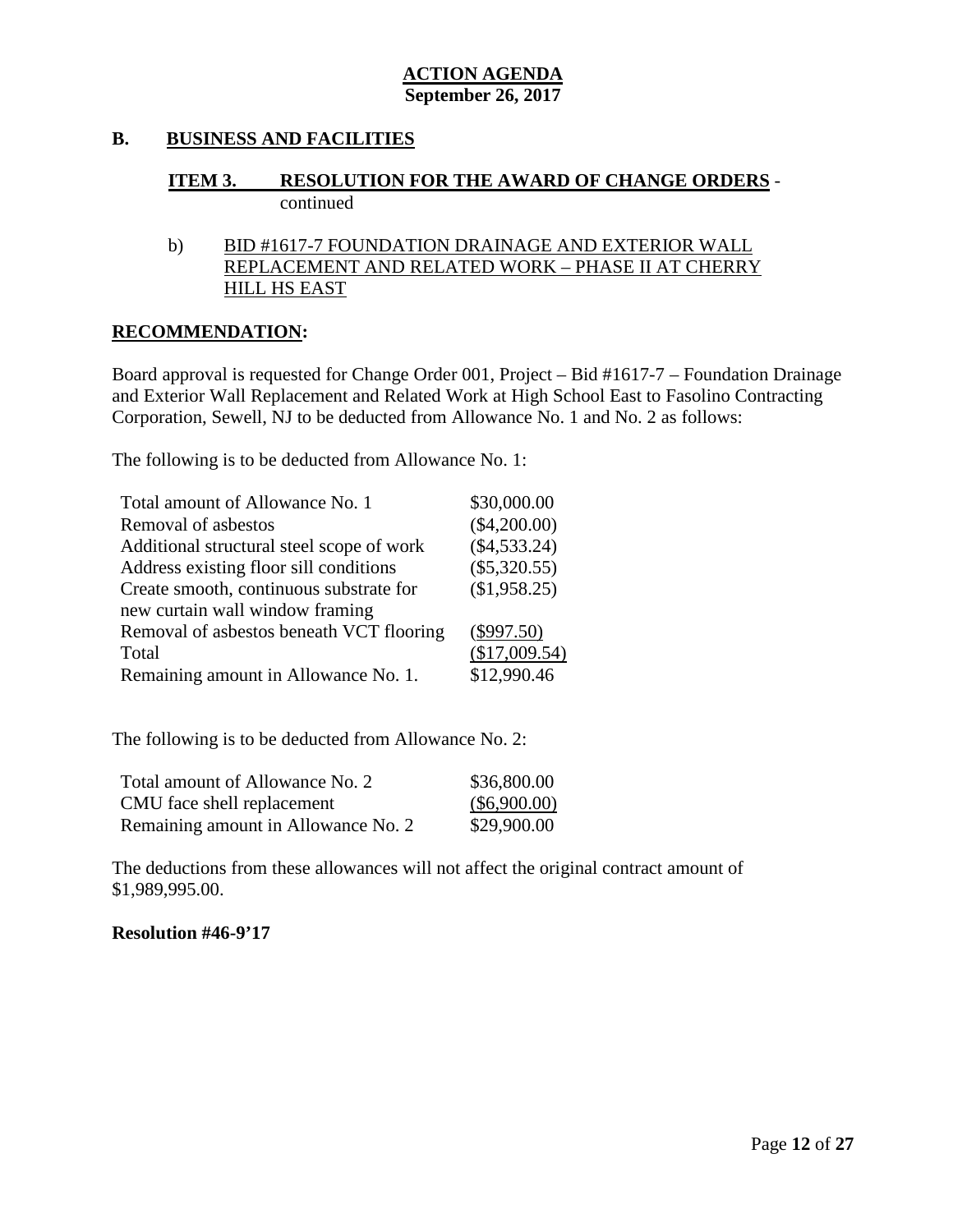## **B. BUSINESS AND FACILITIES**

#### **ITEM 4. ACCEPTANCE OF DONATIONS**

| <b>SCHOOL</b> | <b>DONATION</b>                                                                | <b>GROUP OFFERING</b><br><b>DONATION</b>   | <b>VALUE</b> |
|---------------|--------------------------------------------------------------------------------|--------------------------------------------|--------------|
| Carusi        | Monetary- to be used for<br>Spanish Chromebook and<br>Cart                     | <b>Cherry Hill Education</b><br>Foundation | $$4,327.00*$ |
| <b>Barton</b> | Monetary- to be used for<br>Zenergy ball chairs and<br>activity tables         | <b>Cherry Hill Education</b><br>Foundation | $$3,689.00*$ |
| West          | Monetary- to be used for<br>Travel Expenses for "<br><b>Empire Mock Trial"</b> | <b>Cherry Hill Education</b><br>Foundation | $$1,550.00*$ |
| <b>Barton</b> | Monetary- to be used to<br>purchase Chrome Books<br>and cart                   | <b>Barton PTA</b>                          | \$8,930.00   |

\*Unexpended funds will be returned to Cherry Hill Education Foundation

## **ITEM 5. RESOLUTION APPROVING SETTLEMENT AGREEMENT**

Resolved, that the Cherry Hill Board of Education approves the settlement of the New Jersey Superior Court litigation captioned *Weiner v. Cherry Hill Public School District*, Docket No. CAM-L-4486-16, upon the terms outlined by insurance counsel in executive session on September 26, 2017.

#### **Resolution #47-9'17**

Motion: Mr. Goodwin Second: Mrs. Judge Vote: Ayes - 9 No - 0

## Exceptions:

Item #1f) Approval of Bill List (Bancroft Neuro Health) Motion: Mr. Goodwin Second: Mrs. Judge Vote: Ayes - 8 No - 0-1\* \*Mr. Tomlinson abstained due to a conflict of interest with Bancroft Neuro Health.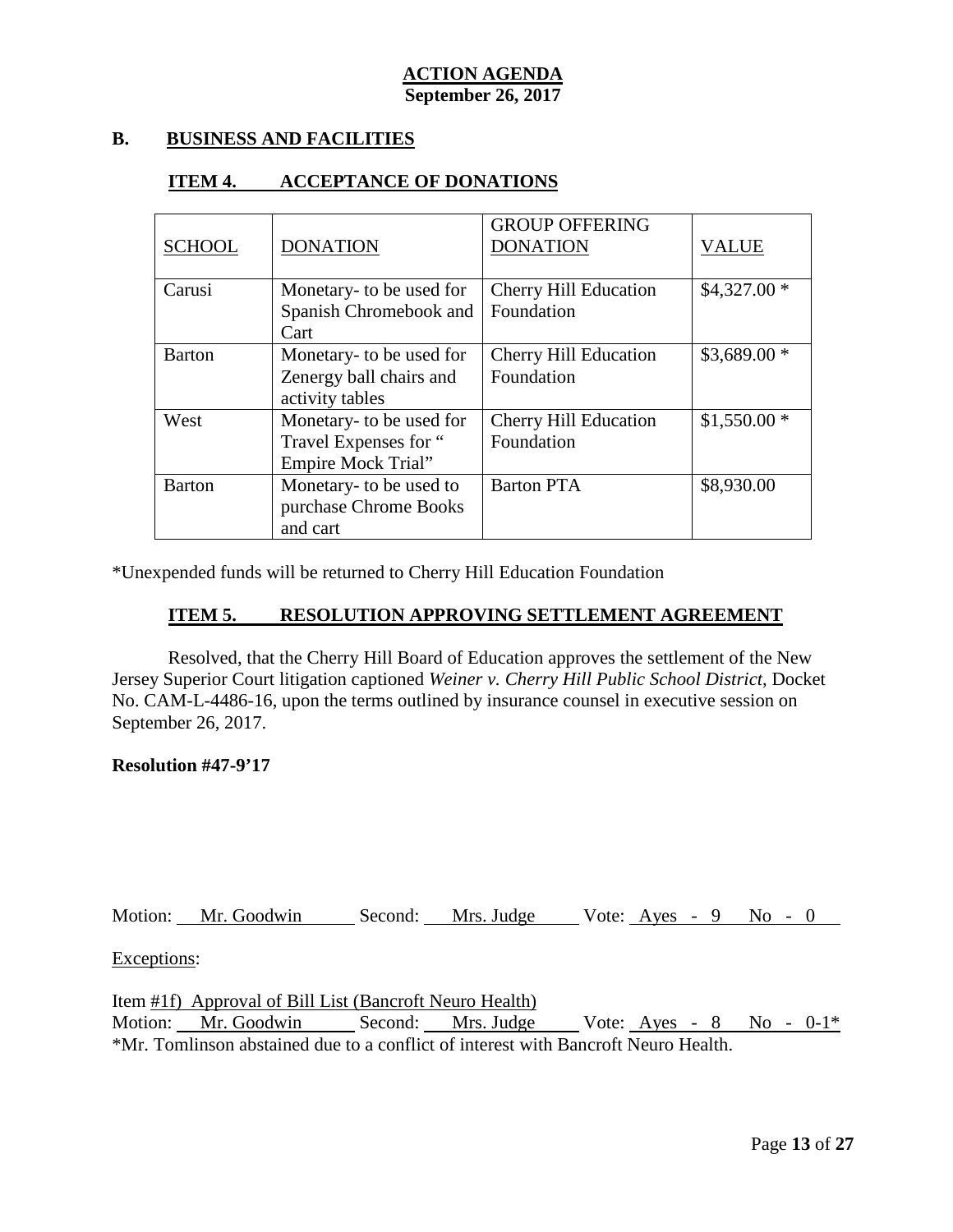# **C. HUMAN RESOURCES/NEGOTIATONS**

#### **Board Goals**

- **Continue to improve student achievement at all grade levels for all students and close achievement gaps where they exist.**
- **Create a cost-effective budget that provides for educational resources as well as preventive maintenance and ongoing facilities improvement in all schools.**
- **Enhance communication with and outreach to internal and external stakeholders.**
- **Create an actionable plan "Cherry Hill Public Schools 2020: A clear vision for the future," to encompass items to be included in a referendum**

The Superintendent recommends the following:

- 1. Termination of Employment—Certificated
- 2. Termination of Employment—Non-Certificated
- 3. Appointments—Certificated
- 4. Appointments—Non-Certificated
- 5. Leaves of Absence—Certificated
- 6. Leaves of Absence—Non-Certificated
- 7. Assignment/Salary Change—Non-Certificated
- 8. Other Compensation—Certificated
- 9. Other Compensation—Non-Certificated

# **ITEM 1. TERMINATION OF EMPLOYMENT—CERTIFICATED**

(a) Resignations

#### **RECOMMENDATION:**

Be it resolved the separation from employment of the following employees be approved for the reasons listed and all resignations listed are hereby accepted on the dates listed below.

| <b>Name</b> | Location         | <b>Assignment</b>       | Salary/  | Effective | Reason     |
|-------------|------------------|-------------------------|----------|-----------|------------|
|             |                  |                         | Stipend  | Date      |            |
| John Laird  | <b>CHHS</b> West | <b>Athletic Trainer</b> | \$99.969 | 1/01/18   | Retirement |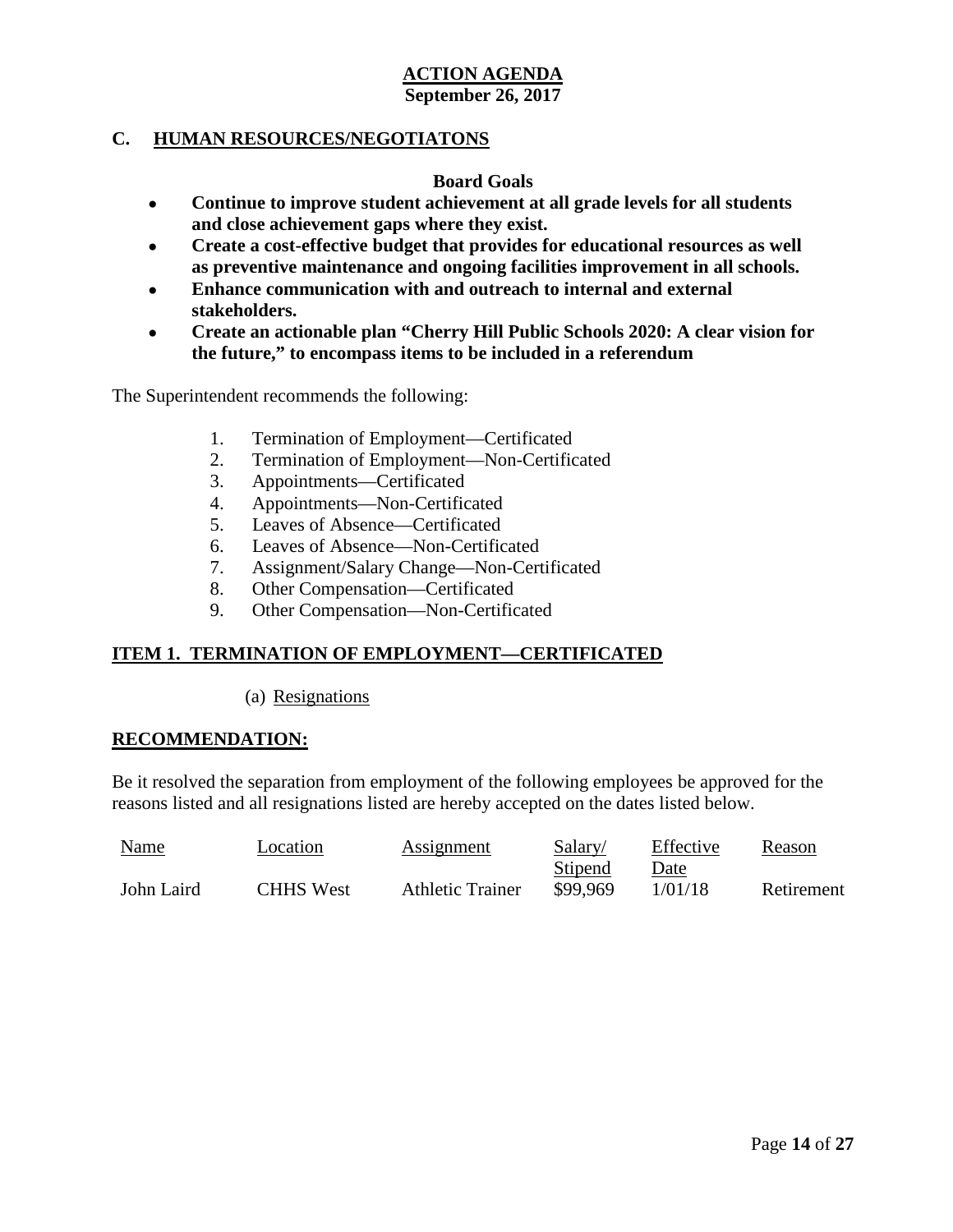# **C. HUMAN RESOURCES/NEGOTIATONS**

#### **ITEM 2. TERMINATION OF EMPLOYMENT—NON-CERTIFICATED**

(a) Resignations

#### **RECOMMENDATION:**

Be it resolved the separation from employment of the following employees be approved for the reasons listed and all resignations listed are hereby accepted on the dates listed below.

| Name                  | Location  | Assignment               | Hrly Rate/    | Effective | Reason                   |
|-----------------------|-----------|--------------------------|---------------|-----------|--------------------------|
|                       |           |                          | <b>Salary</b> | Date      |                          |
| Danielle              | Harte     | Educational              | \$12,091      | 9/05/17   | Resigned without         |
| Guernon               |           | Assistant                |               |           | proper notice            |
| Jacqueline            | Johnson   | SACC, Teacher II         | \$11.00       | 9/01/17   | <b>Declined Position</b> |
| Hennan                |           |                          |               |           |                          |
| <b>Austin Johnson</b> | Harte     | <b>SACC</b> , Teacher II | \$11.00       | 9/01/17   | <b>Declined Position</b> |
| Elizabeth Sevast      | Woodcrest | EDCC, Teacher II         | \$15.29       | 9/12/17   | Personal                 |

# **ITEM 3. APPOINTMENTS—CERTIFICATED**

(a) Regular

#### **RECOMMENDATION:**

Be it resolved that the persons listed be approved for the 2017-18 school year in accord with the data presented.

| Name                 | Assignment                          | <b>Effective Date</b> | Per Diem/Salary   |
|----------------------|-------------------------------------|-----------------------|-------------------|
| Elizabeth            | Carusi - Acting Assistant Principal | 11/02/17-6/30/18      | \$500             |
| McLeester            | (Replacing K. Hands-McKenzie)       |                       |                   |
| <b>Thomas Storer</b> | <b>CHHS</b> East – Acting Assistant | On or about           | \$500             |
|                      | Principal (Replacing B. O'Connor)   | $10/02/17 - 6/30/18$  |                   |
| Cheryl Aboloff       | Rosa - World Language (French)      | On or about           | \$53,095          |
|                      | (Replacing M. Tadley)               | 10/09/17-6/30/18      | (Bachelors, Step) |
|                      |                                     |                       | 9)                |
|                      |                                     |                       | Prorated          |

## (b) Substitute Teachers **RECOMMENDATION:**

Be it resolved that the persons listed (district educational assistant) be approved as substitute teachers effective 9/01/17-6/30/18.

| Name        | Name            | Name       | Name           |
|-------------|-----------------|------------|----------------|
| Tara Kuroda | Lawrence Sankey | Kelly Dyer | Ellen Schwerin |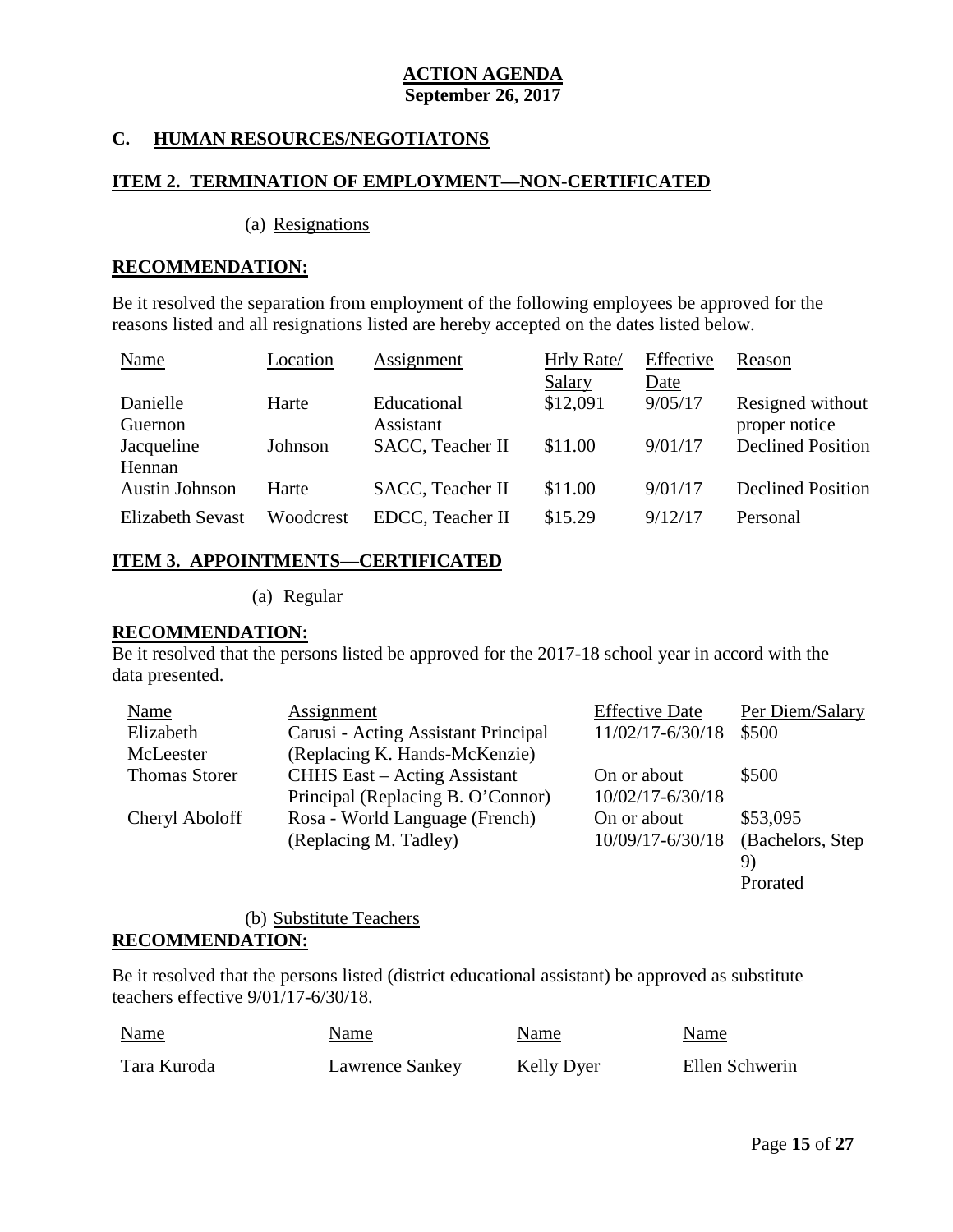# **C. HUMAN RESOURCES/NEGOTIATONS**

#### **ITEM 3. APPOINTMENTS—CERTIFICATED** -continued

(c) Student Teacher

#### **RECOMMENDATION:**

Be it resolved that the persons listed be approved for student teaching in accord with the data presented.

| <u>Name</u> | College/University        | <b>Effective Dates</b> | Cooperating Teacher/School |
|-------------|---------------------------|------------------------|----------------------------|
| Laura Monte | Rider University          | $1/22/18 - 5/03/18$    | Diana Polito/Barclay       |
|             | (d) Classroom Observation |                        |                            |

#### **RECOMMENDATION:**

Be it resolved that the person listed be approved for a classroom observation in accord with the data presented.

| <b>Name</b> | College/University | <b>Effective Dates</b> | Cooperating Teacher/School    |
|-------------|--------------------|------------------------|-------------------------------|
| Ryan Black  | St. Joseph's       | 9/15/17-12/11/17       | Michelle Freundlich/CHHS West |

(e) School Rotation for CHOP Psychiatry

#### **RECOMMENDATION:**

Be it resolved that the persons listed who are Psychiatry fellows at The Children's Hospital of Philadelphia be approved for a school rotation with Theresa Molony/Kingston Elementary and Dale Schulz/CHHS East as the cooperating supervisors in accord with the data presented.

| Name                  | <b>Effective Dates</b> |
|-----------------------|------------------------|
| Julie Greco           | $9/18/17 - 10/22/17$   |
| Arun Handa            | 10/23/17-11/26/17      |
| Gabriela Andrade      | 11/27/17-12/31/17      |
| Alexander Adelsberger | $1/01/18 - 2/04/18$    |
| Jennifer Ruane        | $2/05/18 - 3/11/18$    |
| Preeti Soi            | $4/16/18 - 5/20/18$    |
| Ting Chen             | $5/21/18 - 6/24/18$    |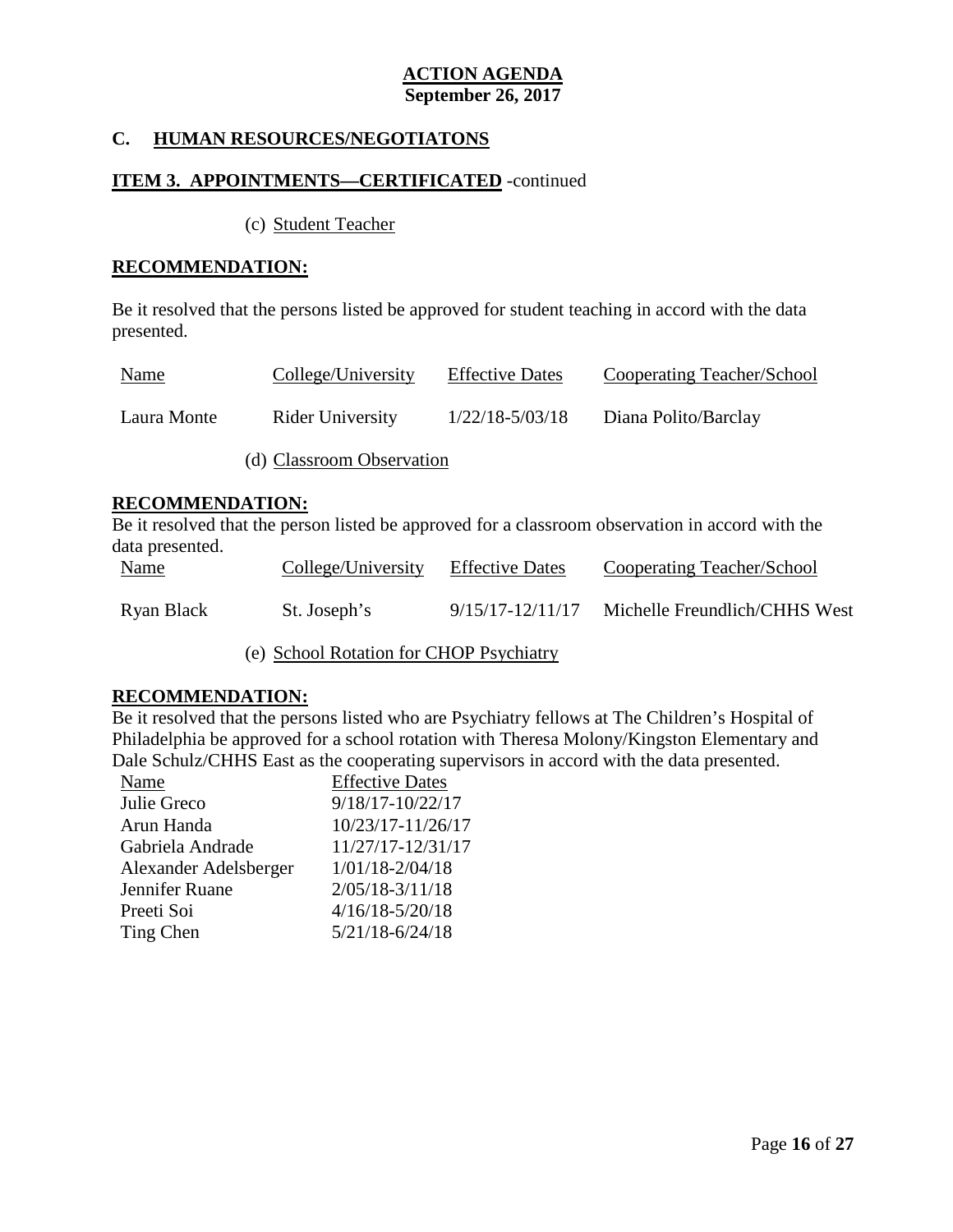# **C. HUMAN RESOURCES/NEGOTIATONS**

#### **ITEM 3. APPOINTMENTS—CERTIFICATED** -continued

(f) Mentors

#### **RECOMMENDATION:**

|                  | Be it resolved that the persons listed be approved as mentors in accord with the data presented. |        |                       |          |
|------------------|--------------------------------------------------------------------------------------------------|--------|-----------------------|----------|
| Name             | Protégé                                                                                          | School | <b>Effective Date</b> | Amount   |
| Gretchen Seibert | Dawn Fichera                                                                                     | Carusi | $9/18/17 - 6/30/18$   | \$1,000  |
|                  |                                                                                                  |        |                       | Prorated |
| Sara Weber       | Stephany Sanchez-Villar                                                                          | Harte  | $10/01/17 - 6/30/18$  | \$550    |
|                  |                                                                                                  |        |                       | Prorated |

(g) Field Experience

#### **RECOMMENDATION:**

Be it resolved that the persons listed be approved for field experience in accord with the data presented.

| <u>Name</u>         | College/University   | <b>Effective Dates</b> | Cooperating Teachers/School |
|---------------------|----------------------|------------------------|-----------------------------|
| <b>Hailey Petre</b> | <b>Camden County</b> | 9/18/17-10/18/17       | Lisa Campisi/Woodcrest      |
| Daysha Powell       | <b>Camden County</b> | 9/18/17-10/18/17       | Carole Roskoph/CHHS West    |

(h) Environmental Residency Program

## **RECOMMENDATION:**

Be it resolved that Theresa Wisniewski and Gretchen Seibert from Carusi Middle School be approved to participate in the environmental residency program at Mt. Misery effective 9/26/17- 9/29/17; 10/10/17-10/13/17; and 10/17/17-10/20/17, at the overnight rate of \$190.98/night, for a total cost of \$1145.88/teacher.

(i) Homebound Tutor

#### **RECOMMENDATION:**

Be it resolved that Lawrence Sankey be approved as a homebound tutor effective 9/18/17-6/30/18 at the hourly rate of \$41.03/hour.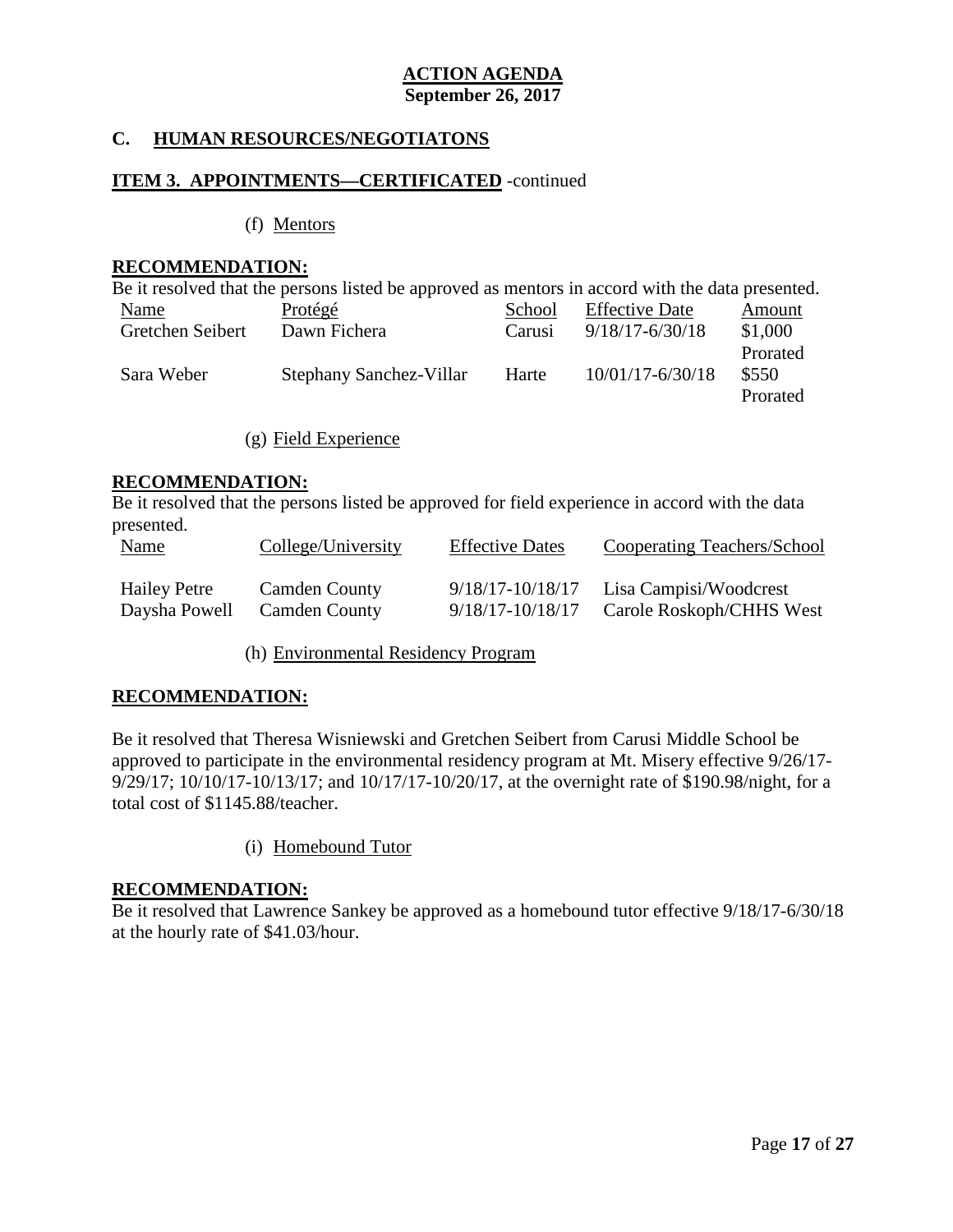## **C. HUMAN RESOURCES/NEGOTIATONS**

#### **ITEM 4. APPOINTMENTS—NON-CERTIFICATED**

(a) Regular

#### **RECOMMENDATION:**

Be it resolved that the persons listed be approved for the 2017-18 school year in accord with the data presented.

| Name                       | Assignment                          | <b>Effective Date</b> | Hourly Rate/  |
|----------------------------|-------------------------------------|-----------------------|---------------|
|                            |                                     |                       | <b>Salary</b> |
| <b>Shelby Brown</b>        | Paine – Exceptional Educational     | $10/02/17 - 6/30/18$  | \$11.53       |
| (Revised for name)         | Assistant (New Position-30 hrs/wk)  |                       |               |
| <b>Ruth Gluck</b>          | Johnson – Educational Assistant     | On or about           | \$10.22       |
|                            | (Replacing B. Hueber- 30 hrs/wk)    | $9/25/17 - 6/30/18$   |               |
| Dana Howell                | Harte – Educational Assistant       | On or about           | \$10.22       |
|                            | (Replacing S. Lindsay-30 hrs/wk)    | $9/25/17 - 6/30/18$   |               |
| Ilana Morris               | Johnson – Title I, Educational      | On or about           | \$10.22       |
|                            | Assistant (New Position 30 hrs/wk)  | $9/25/17 - 6/30/18$   |               |
| <b>Christine Schneider</b> | Carusi – Educational Assistant (New | On or about           | \$10.22       |
|                            | Position $32.5$ hrs/wk)             | $9/27/17 - 6/30/18$   |               |

# **ITEM 5. LEAVES OF ABSENCE—CERTIFICATED**

(a) Leave of Absence, With/Without Pay

#### **RECOMMENDATION:**

Be it resolved that the persons listed be approved for a leave of absence, with/without pay in accord with the data presented.

| Name                  | Assignment                        | <b>Effective Date</b>                      |
|-----------------------|-----------------------------------|--------------------------------------------|
| Lisa Aleardi          | <b>CHHS West - Math</b>           | Leave with pay $9/01/17 - 10/06/17$        |
| Helena Dobromilski    | <b>CHHS</b> East - English        | Leave with pay 9/01/17-9/29/17             |
| Victoria Fieni        | Stockton $-5$ <sup>th</sup> Grade | Leave with pay 5/22/17-6/07/17;            |
|                       |                                   | Leave without pay 6/08/17-11/03/17         |
|                       |                                   | (revised for dates)                        |
| <b>Heather Foote</b>  | Barclay – Special                 | Leave with pay 11/06/17-11/30/17;          |
|                       | Education                         | Leave without pay 12/01/17-6/30/18         |
| Kelly Hands-          | Carusi – Assistant                | Leave with pay 10/30/17-1/25/18;           |
| McKenzie              | Principal                         | Leave without pay $1/26/18 - 6/30/18$      |
| Lindsay Karp          | Harte/Knight – Health $&$         | Leave with pay $10/02/17 - 11/06/17$ (am); |
|                       | <b>PE</b>                         | Leave without pay 11/06/17 (pm)-2/09/18    |
| Diane Oesau           | Mann – Media Specialist           | Leave without pay 9/13/17-9/15/17          |
| <b>Kimberly Pratt</b> | $Barclay-Speech$                  | Leave with pay 10/23/17-11/03/17;          |
|                       | Language Specialist               | Leave without pay $11/06/17 - 1/01/18$     |
|                       |                                   |                                            |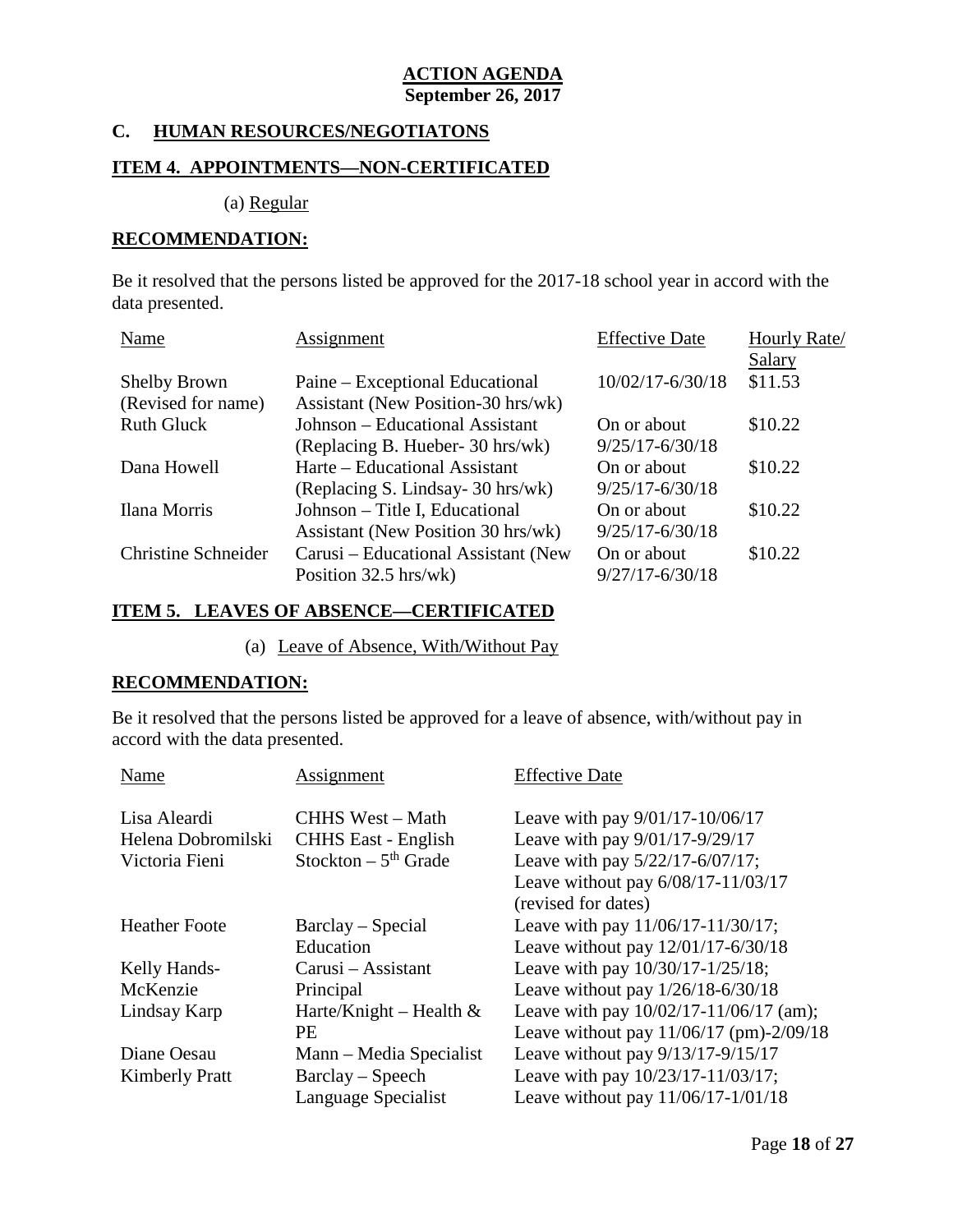# **C. HUMAN RESOURCES/NEGOTIATONS**

# **ITEM 5. LEAVES OF ABSENCE—CERTIFICATED** - continued

### (a) Leave of Absence, With/Without Pay - continued

| Name                    | Assignment               | <b>Effective Date</b>                  |
|-------------------------|--------------------------|----------------------------------------|
| Alexandra Romano        | $Rosa - Science$         | Leave with pay $10/30/17 - 11/30/17$ ; |
|                         |                          | Leave without pay $12/01/17 - 3/26/18$ |
| <b>Melissa Stoffers</b> | Beck – Special Education | Leave with pay 9/18/17-11/10/17;       |
|                         |                          | Leave without pay 11/13/17-5/21/18     |

## **ITEM 6. LEAVES OF ABSENCE—NON-CERTIFICATED**

## (a) Leave of Absence, With/Without Pay

#### **RECOMMENDATION:**

Be it resolved that the persons listed be approved for a leave of absence, with/without pay in accord with the data presented.

| <b>Name</b>               | <u>Assignment</u>                         | <b>Effective Date</b>               |
|---------------------------|-------------------------------------------|-------------------------------------|
| Jean Bowman               | Cooper-SACC/EDCC, Teacher<br>$\mathbf{H}$ | Leave with pay 9/01/17-10/11/17     |
| Lisa D'Antonio            | Knight-Educational Assistant              | Leave with pay 9/06/17-9/07/17;     |
|                           |                                           | Leave without pay 9/11/17-9/13/17   |
| Jessica Filipponi         | Cooper – EDCC, Teacher                    | Leave with pay 10/23/17-10/24/17;   |
|                           |                                           | Leave without pay 10/25/17-10/27/17 |
| <b>Esther Fishman</b>     | Harte – Educational Assistant             | Leave without pay 9/01/17-TBD       |
| Debra Formanek            | <b>Beck</b> – Educational Assistant       | Leave with pay 10/26/17-10/27/17;   |
|                           |                                           | Leave without pay 10/30/17-11/01/17 |
| <b>Susan Gorman</b>       | <b>Barclay–Educational Assistant</b>      | Leave without pay 9/07/17-9/22/17   |
| Dawn Lanuez               | Paine – Educational Assistant             | Leave with pay 9/05/17-9/29/17      |
|                           |                                           | Leave without pay 9/29/17-1/31/18   |
| Indira Murali             | Harte – Educational Assistant             | Leave with pay 11/20/17-11/21/17;   |
|                           |                                           | Leave without pay 11/22/17-11/28/17 |
| Donna Orliner             | <b>CHHS East – Secretary</b>              | Leave with pay 8/21/17-8/25/17      |
| <b>Susan Overs-Dehart</b> | Paine – Educational Assistant             | Leave without pay 9/01/17-10/30/17  |
| Lisa Semple               | Sharp – Educational Assistant             | Intermittent leave without pay      |
|                           |                                           | $9/01/17 - 11/03/17$                |
| Kevin Taylor              | <b>CHHS East – Cleaner</b>                | Leave with pay 7/26/17-8/28/17;     |
|                           |                                           | Leave without pay 8/29/17-9/22/17   |
|                           |                                           | (revised for dates)                 |
| Wanda Toledo              | <b>CHHS West – Cleaner</b>                | Leave with pay 6/26/17-7/04/17;     |
|                           |                                           | Leave without pay 7/05/17-8/21/17   |
|                           |                                           | (revised for dates)                 |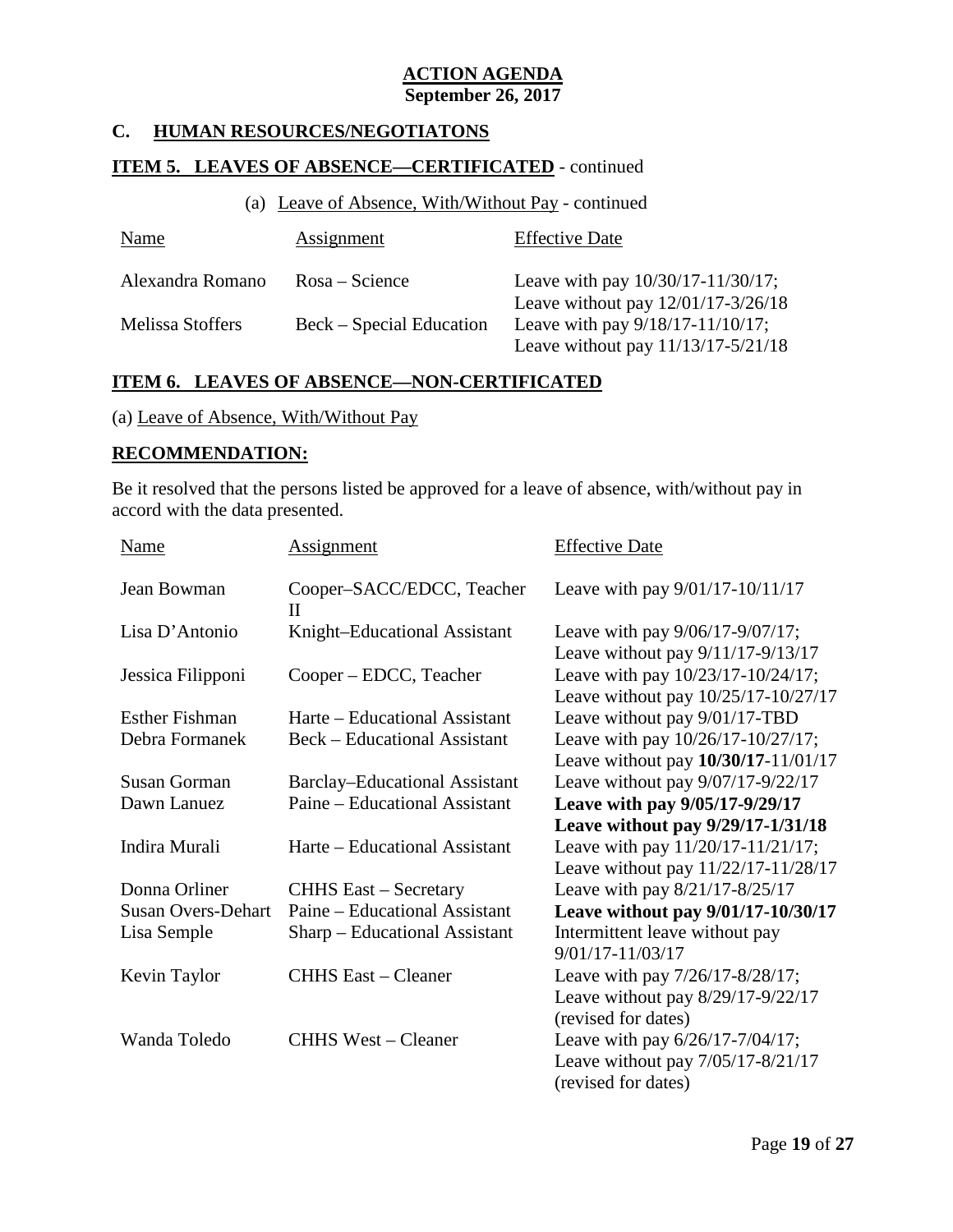## **C. HUMAN RESOURCES/NEGOTIATONS**

# **ITEM 7. ASSIGNMENT/SALARY CHANGE—NON-CERTIFICATED**

(a) Salary Adjustment

#### **RECOMMENDATION:**

Be it resolved that the salary of the person listed, district head custodian be adjusted for removing a boiler license effective 9/01/17-6/30/18.

| Name      | From                                                     | To       |
|-----------|----------------------------------------------------------|----------|
| John Read | \$39,090 prorated (includes \$992 for boiler<br>license) | \$38,098 |

(b) Reassignment

#### **RECOMMENDATION:**

Be it resolved that the persons listed be reassigned for the 2017-18 school year in accord with the data presented.

| Name            | From                                                                                     | To                                                                                                | <b>Effective Date</b>               | Salary               |
|-----------------|------------------------------------------------------------------------------------------|---------------------------------------------------------------------------------------------------|-------------------------------------|----------------------|
| Cynthia<br>Kunz | $Kilmer - Exceptional$<br><b>Educational Assistant</b><br>$$12.09/hr.$ , 32.5<br>hrs/wk) | $Malberg - Student$<br><b>Registration Assistant</b><br>Coordinator (Replacing)<br>S. Desjardins) | On or about<br>$10/16/17 - 6/30/18$ | \$38,628<br>Prorated |

#### **ITEM 8. OTHER COMPENSATION--CERTIFICATED**

(a) Payment to Presenter

## **RECOMMENDATION:**

Be it resolved that the persons listed be approved to present after school workshops effective 10/02/17-5/31/18 at the rate of \$53.56/hr. Monies budgeted from account number 20-273-200-101- 99-0101.

| Name                           | Name                  | Name                    |
|--------------------------------|-----------------------|-------------------------|
| Sarah Anderson                 | Amanda Aslanian       | Colleen Atchison        |
| Waleska Batista-Arias          | Katelyn Bower         | Lynn Bresnahan          |
| <b>Bernadette Calnon-Buote</b> | Jeanine Caplan        | Nicole Ciccotelli       |
| <b>Matthew Cieslik</b>         | Karen Cohen           | <b>Stephanie Corey</b>  |
| Richard D'Alessandro           | <b>Hilary Daniels</b> | Joseph Davidson         |
| <b>Stacie Dykes</b>            | Amy Edinger           | <b>Heather Esposito</b> |
| <b>Sharon Ferguson</b>         | Trudi Figueroa        | Karen Fulcher           |
| <b>Abbey Greenblatt</b>        | <b>Brian Grillo</b>   | Christine Guglielmucci  |
|                                |                       |                         |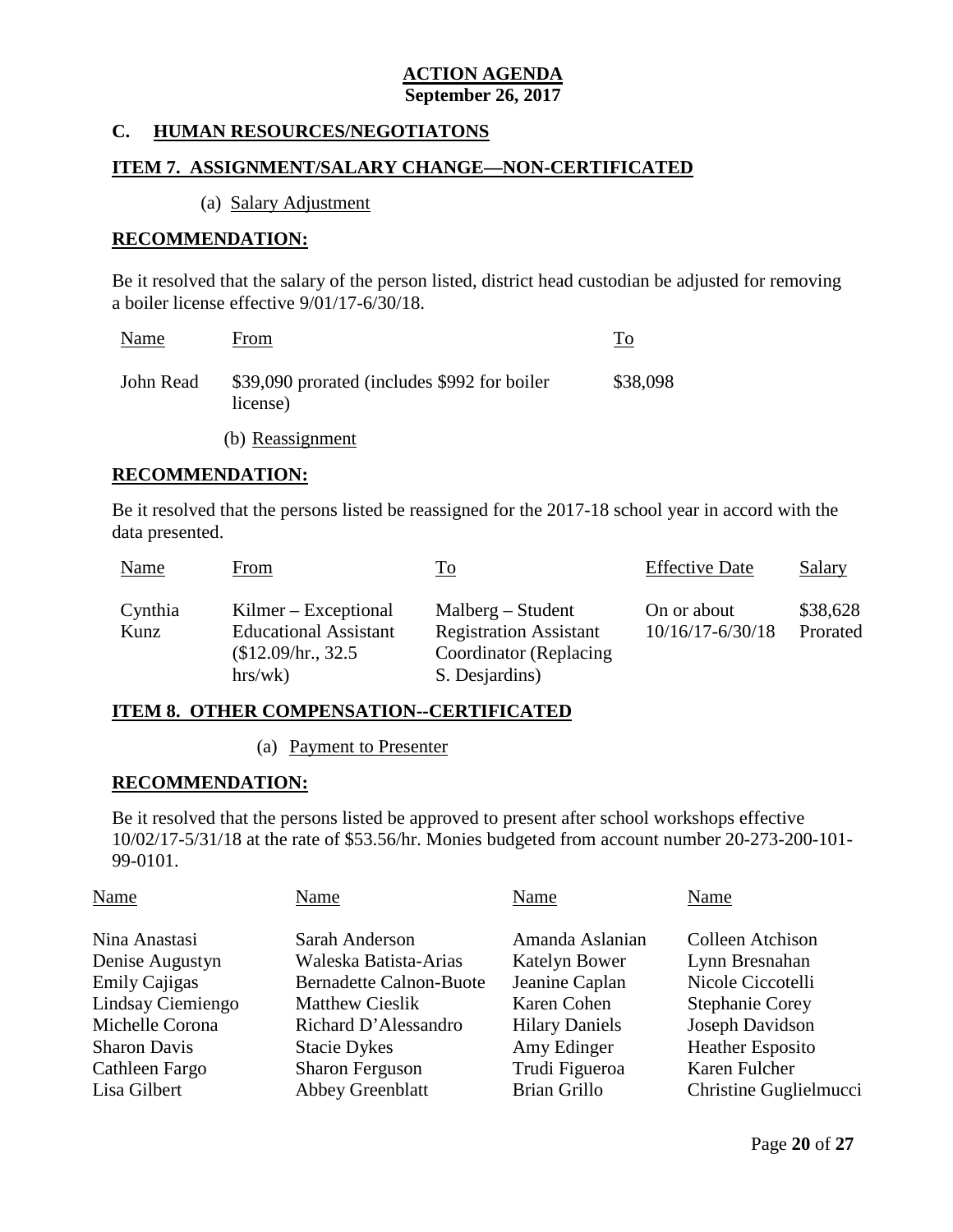# **C. HUMAN RESOURCES/NEGOTIATONS**

#### **ITEM 8. OTHER COMPENSATION—CERTIFICATED** - continued

#### (a) Payment to Presenter - continued

| Name                                          | Name                                  | Name                           | Name                            |
|-----------------------------------------------|---------------------------------------|--------------------------------|---------------------------------|
| <b>Heather Hayes</b><br>Michelle Kosmaczewski | Kristen Hildebrand<br>Lynne Kizpolski | Patricia Hosgood<br>Mary Kline | Jill Jeffers<br>Mary Kopczynski |
| Angela Lancos                                 | Megan Langman                         | <b>Kimberly Laskey</b>         | Sherri Lattanzio                |
| David Martin                                  | Jenna McCoy                           | Patrick McHenry                | Cheryl McMillan                 |
| Michael Melograna                             | Susan Melograna                       | Jennifer Mihalecsko            | <b>Christine Miller</b>         |
| Evelyn Minutolo                               | Theresa Molony                        | Dianna Morris                  | Rebecca Muller                  |
| Cynthia O'Reilly                              | Nancy Paley                           | <b>Joy Patterson-Gross</b>     | Paula Pennington                |
| Mary Powelson                                 | <b>Kimberly Redfearn</b>              | Julia Rion                     | Kathryn Ripple-Gilmour          |
| Meg Ruesch                                    | Lisa Saffici                          | <b>Brian Shields</b>           | <b>Sukhpreet Singh</b>          |
| Nora Smaldore                                 | Jennifer Taylor                       | <b>Sarah Thomas</b>            | Tessa Wellborn                  |
| James Wence                                   | Genna Wilensky                        | Christopher Willey             | Melissa Wolhforth               |

#### (b) Environmental Residency Program

#### **RECOMMENDATION:**

Be it resolved that the persons listed be compensated for attending an environmental residency inservice on  $9/14/17$  or  $9/19/17$  at the rate of \$34.49/hr.

| Linda Ascola<br>Elaine Bryan<br>Donald Brubaker                                                                        | Name | Name | Name |
|------------------------------------------------------------------------------------------------------------------------|------|------|------|
| Susanne Pizzutilla<br>Clifford Ireland<br>John McCormick<br><b>Ronald Roberts</b><br>Kathleen Butler<br>Hugh Robertson |      |      |      |

# (c) Payment for Teachers with Split Kindergarten

#### **RECOMMENDATION:**

It is recommended that the teachers listed, with split kindergarten, be approved for payment at the rate indicated for days actually worked from 9/01/17-6/30/18.

| Name                 | Assignment         | 20 Minutes Per Day | Rate    |
|----------------------|--------------------|--------------------|---------|
|                      |                    | (Sept-June)        |         |
| Stephanie Eglin      | Kilmer/Kingston    | Monday thru Friday | \$12.83 |
| Christina Gentile    | Kingston/Johnson   | Monday thru Friday | \$23.76 |
| Theresa Mohrfeld     | Stockton/Woodcrest | Monday thru Friday | \$12.62 |
| <b>Maureen Duffy</b> | Stockton/Woodcrest | Monday thru Friday | \$13.39 |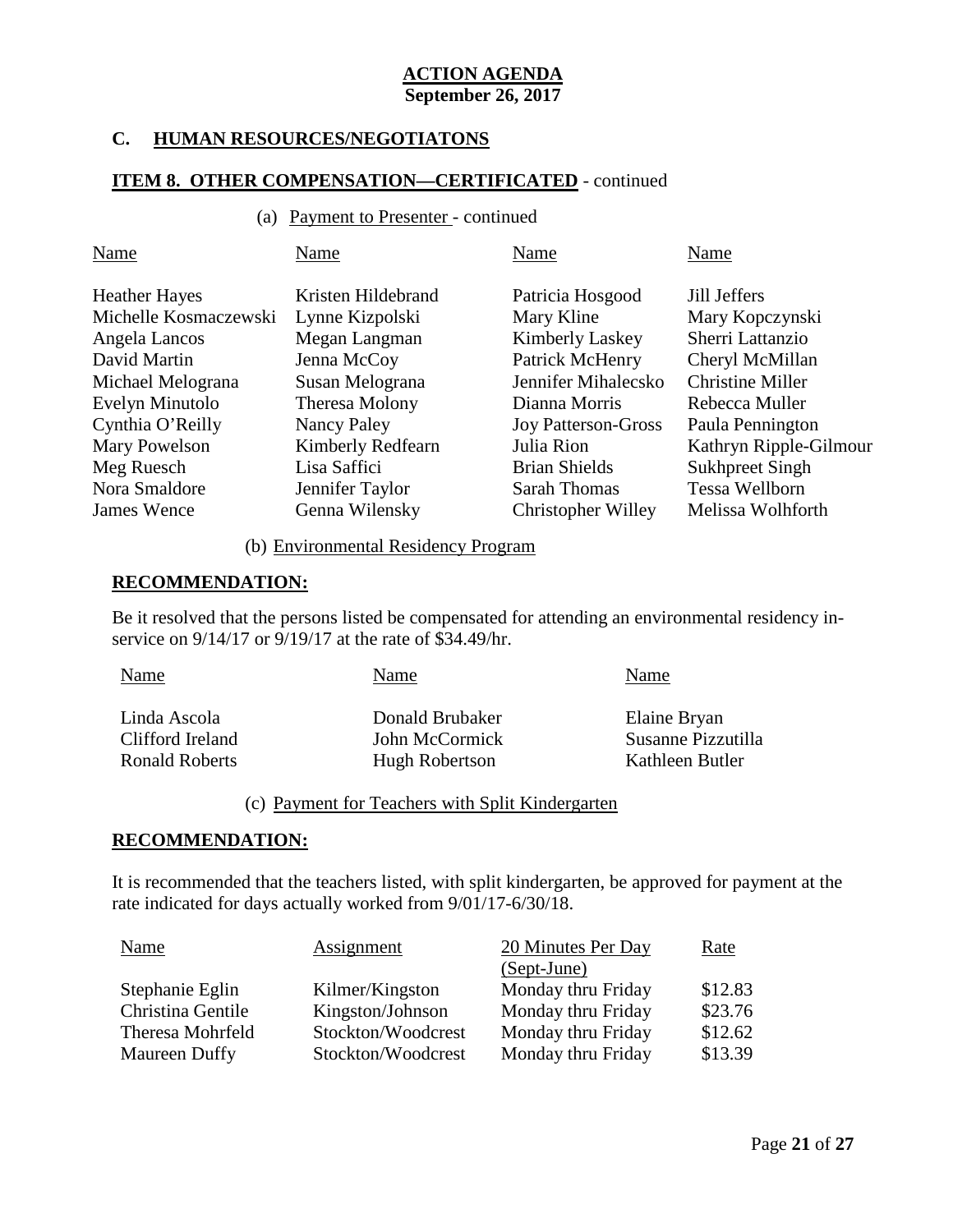## **C. HUMAN RESOURCES/NEGOTIATONS**

## **ITEM 8. OTHER COMPENSATION—CERTIFICATED** - continued

#### **(d)** Payment for Additional Class

# **RECOMMENDATION:**

Be it resolved that the persons listed be approved for teaching an additional class in accord with the data presented.

| Name             | Assignment          | School           | <b>Effective Dates</b> | Amount  |
|------------------|---------------------|------------------|------------------------|---------|
| Erik Radbill     | English             | <b>CHHS</b> East | $9/27/17 - 12/11/17$   | \$3,854 |
| Monica Gonzalez  | English             | <b>CHHS</b> East | $9/27/17 - 12/11/17$   | \$3,935 |
| Tanitra Rogers   | <b>Study Skills</b> | <b>CHHS</b> East | $9/27/17 - 12/11/17$   | \$2,813 |
| Michelle Macconi | English             | <b>CHHS</b> East | $9/27/17 - 12/11/17$   | \$2,813 |
| David Allen      | English             | <b>CHHS</b> East | $9/27/17 - 12/11/17$   | \$4,629 |

#### **ITEM 9. OTHER COMPENSATION—NON—CERTIFICATED**

(a) Additional Payment for Head Custodians

#### **RECOMMENDATION:**

It is recommended that the head custodians listed be approved for an additional \$160/month to compensate for the use of black seal during lunch hours effective 10/16/17-4/13/18.

| Name                          | School                                                    | Name                                        | School         |
|-------------------------------|-----------------------------------------------------------|---------------------------------------------|----------------|
| <b>Mercedes Barrios-Nunez</b> | Barclay                                                   | Jose Afanador                               | <b>Barton</b>  |
| David Robinson                | Cooper                                                    | Lester Jones                                | Harte          |
| Yohanny Garden                | Johnson                                                   | Nelson Henriquez-Gil                        | Kilmer         |
| Sara Pacheco                  | Paine                                                     | William Buff                                | Knight         |
| Humberto Estevez              | Stockton                                                  | <b>Edward Perrino</b>                       | Sharp          |
| Cenobia Vinas                 | Alternative High School/<br><b>Central Administration</b> | Eddy Arias                                  | Woodcrest      |
| John Earl                     | District (Floater)                                        |                                             |                |
|                               |                                                           |                                             |                |
| Motion:<br>Mrs. Judge         | Mrs. Matlack<br>Second:                                   | Vote: Ayes<br>9<br>$\overline{\phantom{a}}$ | N <sub>0</sub> |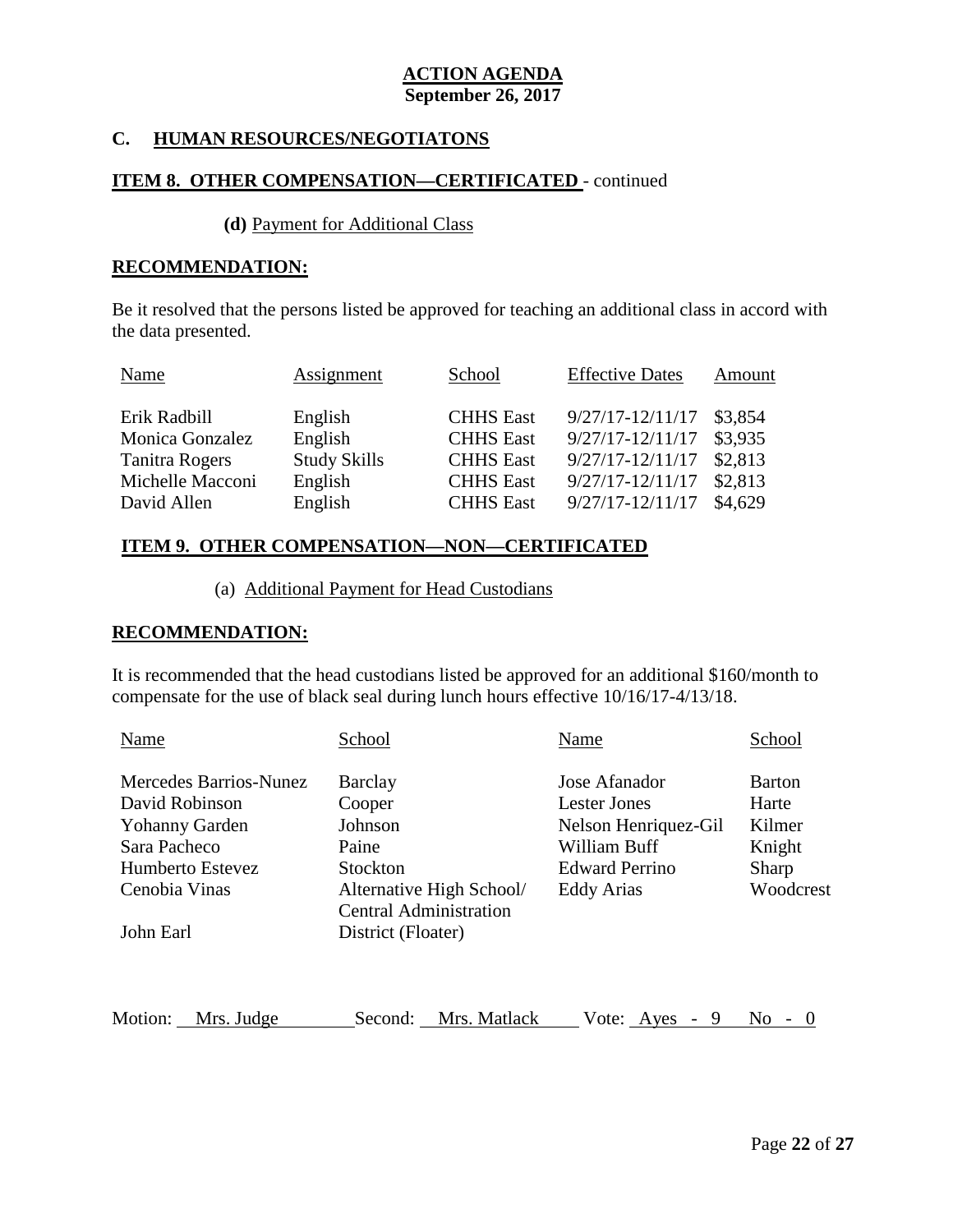## **D. POLICIES & LEGISLATION COMMITTEE**

#### **Board Goals**

- **Continue to improve student achievement at all grade levels for all students and close achievement gaps where they exist.**
- **Create a cost-effective budget that provides for educational resources as well as preventive maintenance and ongoing facilities improvement in all schools.**
- **Enhance communication with and outreach to internal and external stakeholders.**
- **Create an actionable plan "Cherry Hill Public Schools 2020: A clear vision for the future," to encompass items to be included in a referendum.**

The Superintendent recommends the following:

- 1. Second Reading of Policy and Regulation
- 2. First Reading of Policy
- 3. Waiver of Regulation 2340: Field Trips
- 4. Resolution for Recognition of Week of Respect
- 5. Resolution for Recognition of School Violence Awareness Week
- 6. Approval of Harassment/Intimidation/Bullying Investigation Decisions

# **ITEM 1 . SECOND READING OF POLICY AND REGULATION**

**•** Draft Policy & Regulation – 5330.01: Administration of Medical Marijuana

## **RECOMMENDATION:**

It is recommended that the policy be approved for second reading and adoption as presented.

## **ITEM 2. FIRST READING OF POLICY**

■ Draft Policy– 5756: Transgender Students

## **RECOMMENDATION:**

It is recommended that the policy be approved for first reading as revised.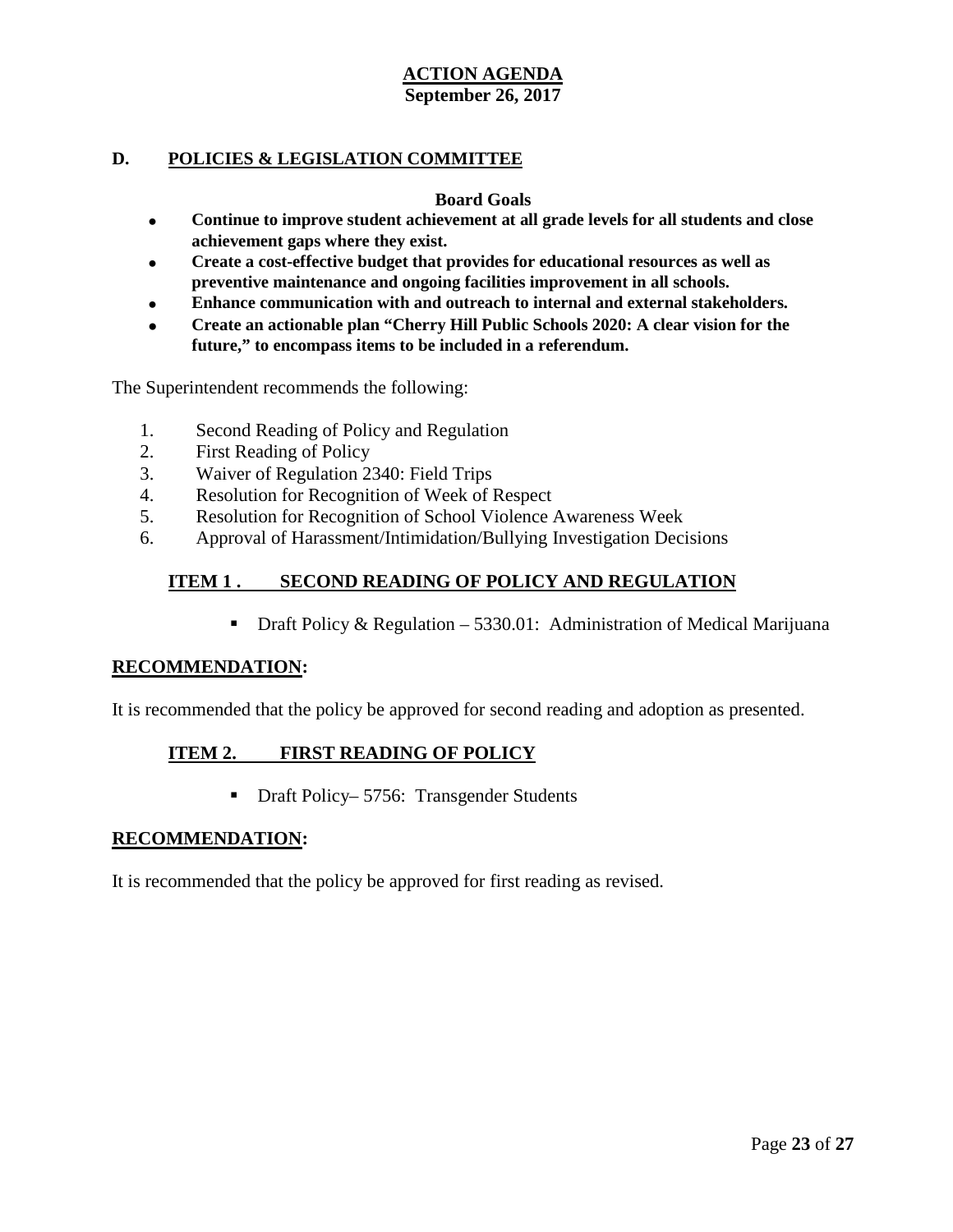# **D. POLICIES & LEGISLATION COMMITTEE**

## **ITEM 3. WAIVER OF REGULATION 2340: FIELD TRIPS**

It is recommended that the Regulation be waived to accommodate the trip listed below**.**

| School              | Trip              | Location       | Dates            | # School |
|---------------------|-------------------|----------------|------------------|----------|
|                     |                   |                |                  | Days     |
|                     |                   |                |                  | Missed   |
| Rosa Middle School  | $8TH$ grade class | Washington, DC | $6/6 - 6/7/18$   |          |
| Cherry Hill HS East | Senior Trip       | Orlando, FL    | $3/22 - 3/26/18$ |          |
| Cherry Hill HS West | Senior Trip       | Orlando, FL    | $4/17 - 21/18$   |          |

# **ITEM 4. RESOLUTION FOR RECOGNITION OF WEEK OF RESPECT**

#### **RECOMMENDATION:**

WHEREAS**,** Public Law 2010, Chapter 122 which supplements chapter 36 of Titles 18A of the New Jersey Statutes declares the week of October 2, 2017 as "Week of Respect" and

WHEREAS, for the 2017-2018 school year, all public school districts and approved charter schools are required to designate the first full week in October as "Week of Respect" and

WHEREAS The Cherry Hill Public School district supports the value of providing an opportunity for students, parents, school district personnel to recognize the importance of character education; and to provide appropriate instruction focusing on preventing harassment, intimidation or bullying; now be it

RESOLVED That the Cherry Hill Board of Education designates the week of October 2, 2017 as "Week of Respect" and directs the Superintendent to have all schools participate in activities appropriately designed to promote character education in our schools.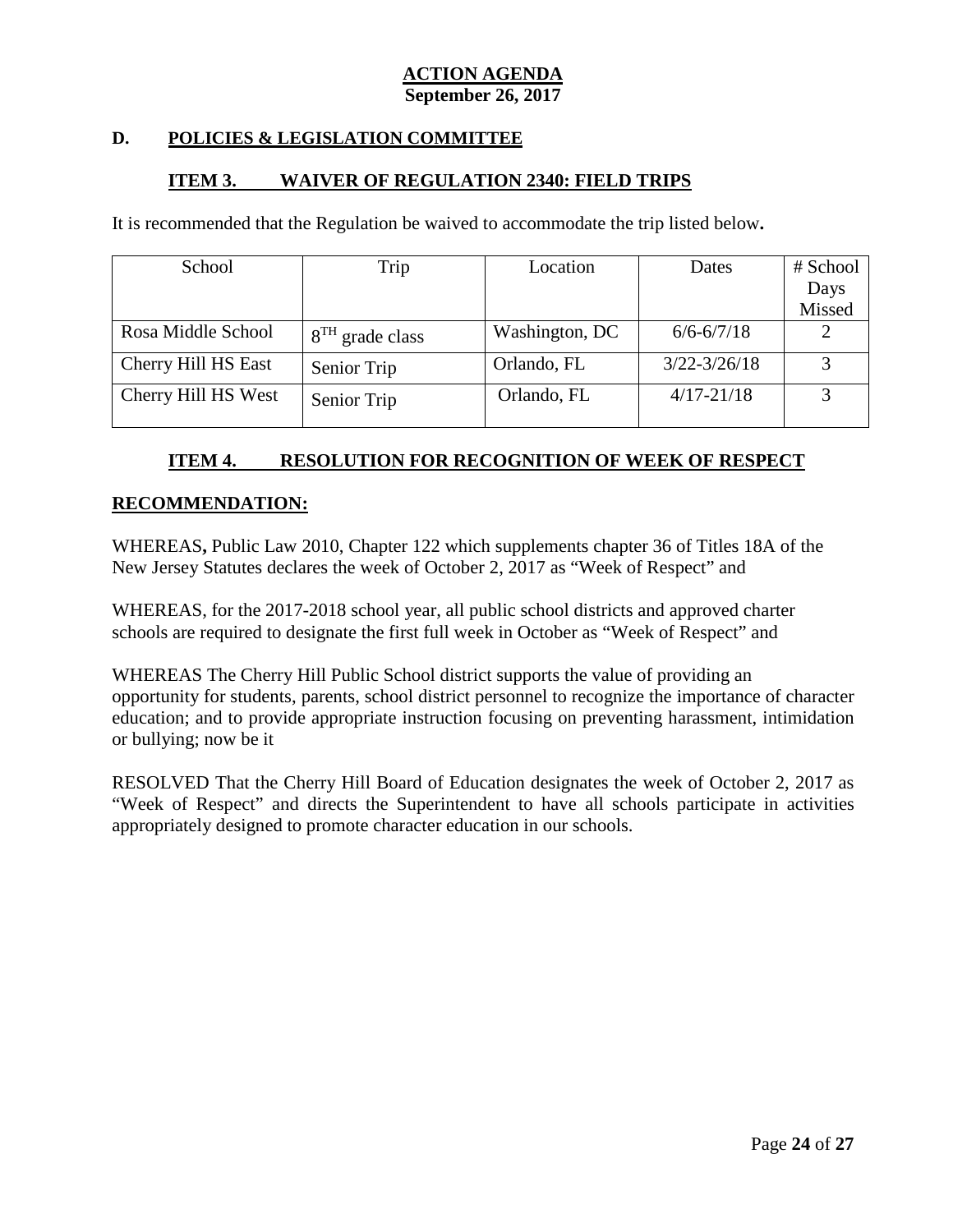# **D. POLICIES & LEGISLATION COMMITTEE**

# **ITEM 5. RESOLUTION FOR RECOGNITION OF SCHOOL VIOLENCE AWARENESS WEEK**

#### **RECOMMENDATION:**

WHEREAS**,** Public Law 2001, Chapter 298 which supplements chapter 36 of Titles 18A of the New Jersey Statutes declares the week of October 16, 2017 as "School Violence Awareness Week" and

WHEREAS, for the 2017-2018 school year, all public school districts and approved charter schools are required to designate the third week in October as School Violence Awareness Week; and

WHEREAS The Cherry Hill Public School district supports the value of providing an opportunity for students, parents, school district personnel and law enforcement personnel to discuss methods for keeping our schools safe from violence; to create school safety plans; and to recognize those students in need of help; and

WHEREAS, The Cherry Hill Public School district encourages the participation of law enforcement personnel in discussion of methods designed to keep our schools safe from violence and welcomes their participation in safety education for our children; now be it

RESOLVED That the Cherry Hill Board of Education designates the week of October 16, 2017 as "Annual School Violence Awareness Week" and directs the Superintendent to have all schools participate in activities appropriately designed to prevent violence in our schools.

# **ITEM 6. APPROVAL OF HARASSMENT/INTIMIDATION/BULLYING INVESTIGATION DECISIONS**

Be it Resolved, that the Cherry Hill Board of Education approves issuance of written decisions affirming, rejecting or modifying the Superintendent's determination in the following student HIB investigation:

| Incident    | <b>Board</b>             | Incident   | Board                    | Incident   | Board         |
|-------------|--------------------------|------------|--------------------------|------------|---------------|
| Report No.  | Determination Report No. |            | Determination Report No. |            | Determination |
|             |                          |            |                          |            |               |
| 17-18: 3257 | Affirmed                 | 17-18:3260 | Affirmed                 | 17-18:3267 | Affirmed      |
| 17-18: 3258 | Deferred to              | 17-18:3261 | Affirmed                 |            |               |
|             | October                  |            |                          |            |               |

Motion: Mrs. Scarpellino Second: Mrs. Saidel Vote: Ayes - 9 No - 0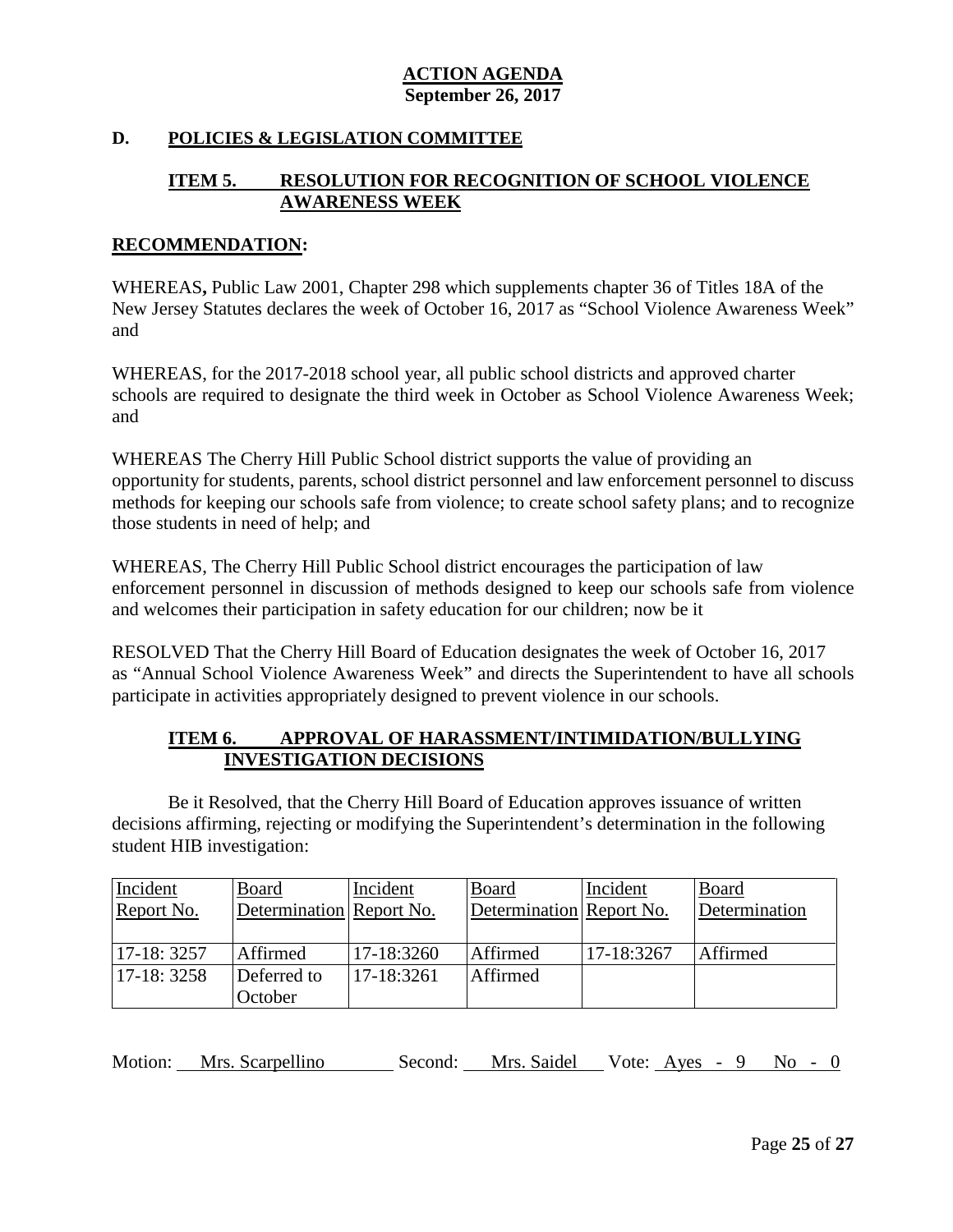## **E. STRATEGIC PLANNING**

#### **Board Goals**

- **Continue to improve student achievement at all grade levels for all students and close achievement gaps where they exist.**
- **Create a cost-effective budget that provides for educational resources as well as preventive maintenance and ongoing facilities improvement in all schools.**
- **Enhance communication with and outreach to internal and external stakeholders.**
- **Create an actionable plan "Cherry Hill Public Schools 2020: A clear vision for the future," to encompass items to be included in a referendum.**

**NO ITEMS**